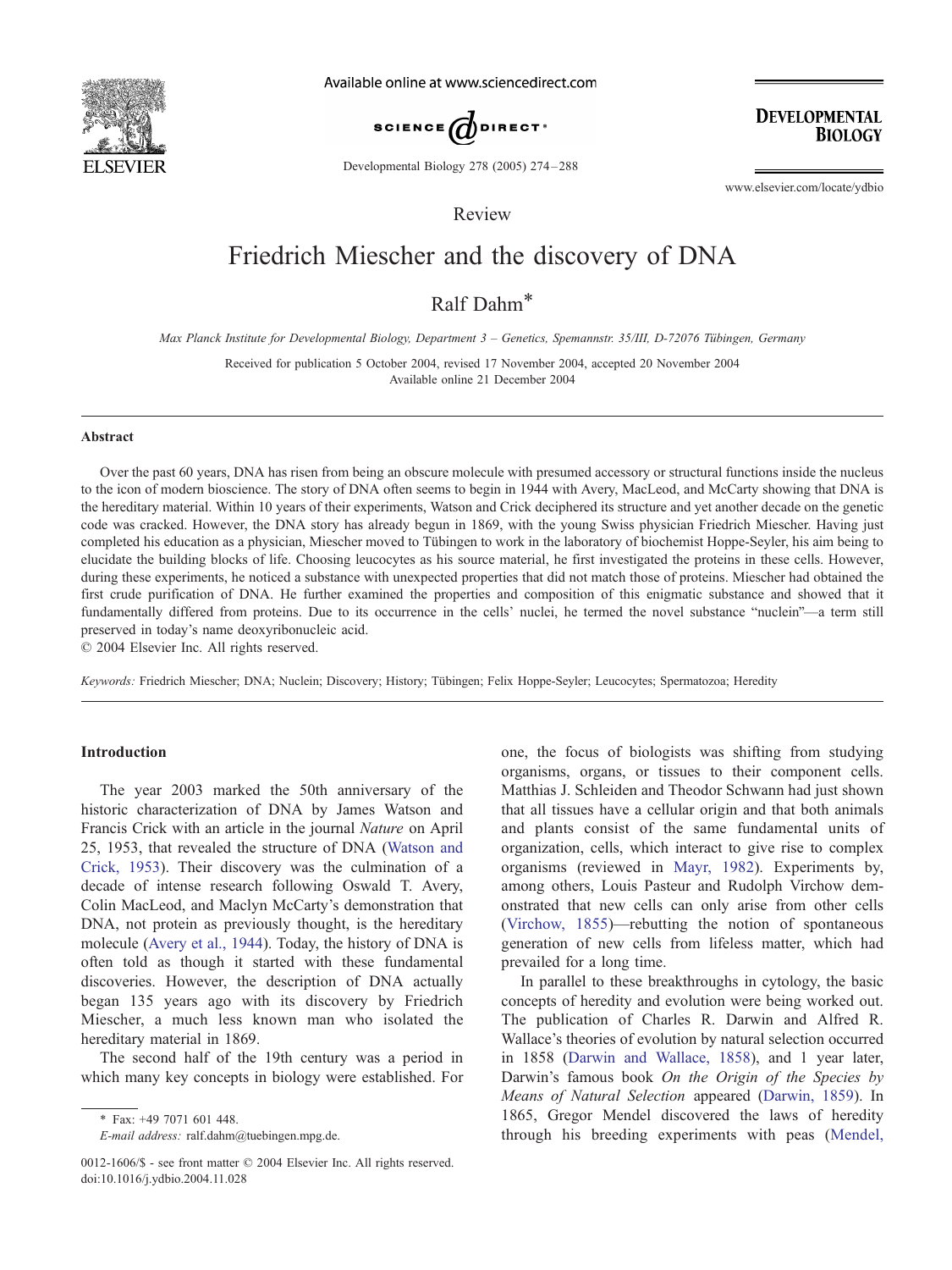<span id="page-1-0"></span>1866), which were "rediscovered" in 1900 by Carl Correns ([Correns, 1900\)](#page-11-0), Hugo de Vries ([Vries, 1900a,b\)](#page-14-0) and Erich von Tschermak ([Tschermak, 1900;](#page-13-0) see also [Dunn, 1991;](#page-11-0) Sturtevant, 2001).

Observations by Theodor Boveri, Walther Flemming, Ernst Haeckel, and Edmund B. Wilson—to name but a few of the protagonists—combined the emerging fields of cytology and genetics and laid the foundation of cytogenetics: For example, in 1866, Haeckel proposed that the nucleus contained the factors responsible for the transmission of hereditary traits ([Haeckel, 1866\)](#page-11-0)—causing increased interest in this organelle. In the 1870s, Flemming described the morphology and behavior of the chromosomes during mitosis [\(Flemming, 1879\)](#page-11-0), coining both the terms "chromatin" and "mitosis." And in the late 1880s and 1890s, Boveri began advancing the theory that the chromosomes not only harbor the genetic information in a cell, but that individual chromosomes carry different parts of the hereditary material ([Boveri, 1888, 1892, 1907\)](#page-11-0).

While most of these discoveries and concepts were met with great interest by the scientific community at the time, the discovery of DNA was generally underappreciated. Although uncovering the molecular basis of cellular life had become one of the most fundamental problems of the time, no one grasped the real significance of Miescher's findings to answer this problem until the middle of the 20th century. Having died half a century earlier, Friedrich Miescher was largely forgotten and is rarely credited for his discovery.

Miescher was a passionate scientist who gleaned a lot from DNA despite the relatively simple tools and methods available to him. He had an instinct for identifying the key questions and then choosing the appropriate objects of study to address them. But what gifts he had in tackling difficult experiments, he lacked in communicating and promoting the results of his work. Too much of a perfectionist, he conscientiously repeated his experiments and analyses and often hesitated for long periods before publishing his results.

During his scientific career, which extended nearly three decades, Miescher published just nine scientific papers and only a handful of lecture manuscripts were printed. A substantial part of Miescher's results and, in particular, his ideas have been passed down only through letters he wrote to friends and colleagues.

Most of the materials that have been preserved come from the efforts of Miescher's uncle Wilhelm His, who was both a close friend and important partner for scientific discussions. Together with Miescher's friends and colleagues, His compiled a two-volume collection of his nephew's work, which was published 2 years after Miescher's death ([His et al., 1897a,b\)](#page-11-0). These volumes comprise Miescher's scientific publications, nearly 100 letters by Miescher on various aspects of his work and theories, the manuscripts of his key lectures, as well as subsequent papers compiled and published posthumously by coworkers based on Miescher's laboratory notes.

#### The beginnings of Miescher's scientific career

Johann Friedrich Miescher (Fig. 1A) was born in Basel, Switzerland on August 13, 1844, into a family of scientists ([His, 1897b\)](#page-11-0). His father, Johann F. Miescher, and more notably his uncle, Wilhelm His (Fig. 1B), were renowned physicians and professors of anatomy and physiology at the University of Basel. As a result of growing up in this environment, Miescher developed a keen interest in the sciences at an early age.

At 17, he began his medical studies in Basel—interrupted only by a semester in Göttingen, Germany—and concluded them in the spring of 1868 at the age of 23. To accommodate his father's wish for "practical competence," Miescher specialized as an otologist after finishing his basic medical training. However, Miescher only had a very limited interest in the practice of medicine—not least as it



Fig. 1. Friedrich Miescher and his mentors. (A) Friedrich Miescher (1844–1895) as a young man. (B) Wilhelm His (1831–1904), Miescher's uncle. His still is famous for his work on the fate of cells and tissues during embryonic development and for his insights into neuroembryology. He, for example, discovered neuroblasts and coined the term "dendrite" ([Finger, 1994; Shepherd, 1991\)](#page-11-0). (C) Felix Hoppe-Seyler (1825–1895), one of the pioneers of physiological chemistry (now biochemistry). Hoppe-Seyler performed seminal work on the properties of proteins, most notably hemoglobin (which he named), introduced the term "proteid" (which later became "protein"), and worked extensively on fermentation and oxidation processes as well as lipid metabolism ([Perutz, 1995\)](#page-13-0). He was instrumental in founding Germany's first independent institute for physiological chemistry (in 1884) and in 1877 founded and edited the first journal of biochemistry, the Zeitschrift für Physiologische Chemie, which still exists today as Biological Chemistry. (D) Adolf Strecker (1822-1871), a leading figure in chemistry in the mid-19th century and professor at the University of Tübingen from 1860 to 1870. Among other achievements, he was the first to synthesize an amino acid (alanine from acetaldehyde via its condensation product with ammonia and hydrogen cyanide) in a reaction known today as Strecker synthesis [\(Strecker, 1850\)](#page-13-0). (E) Carl Ludwig (1816–1895), a protagonist in the field of physiology in the second half of the 19th century. His focus was the physiology of the nervous system and its sensory organs. In 1869, he founded Leipzig's Physiological Institute.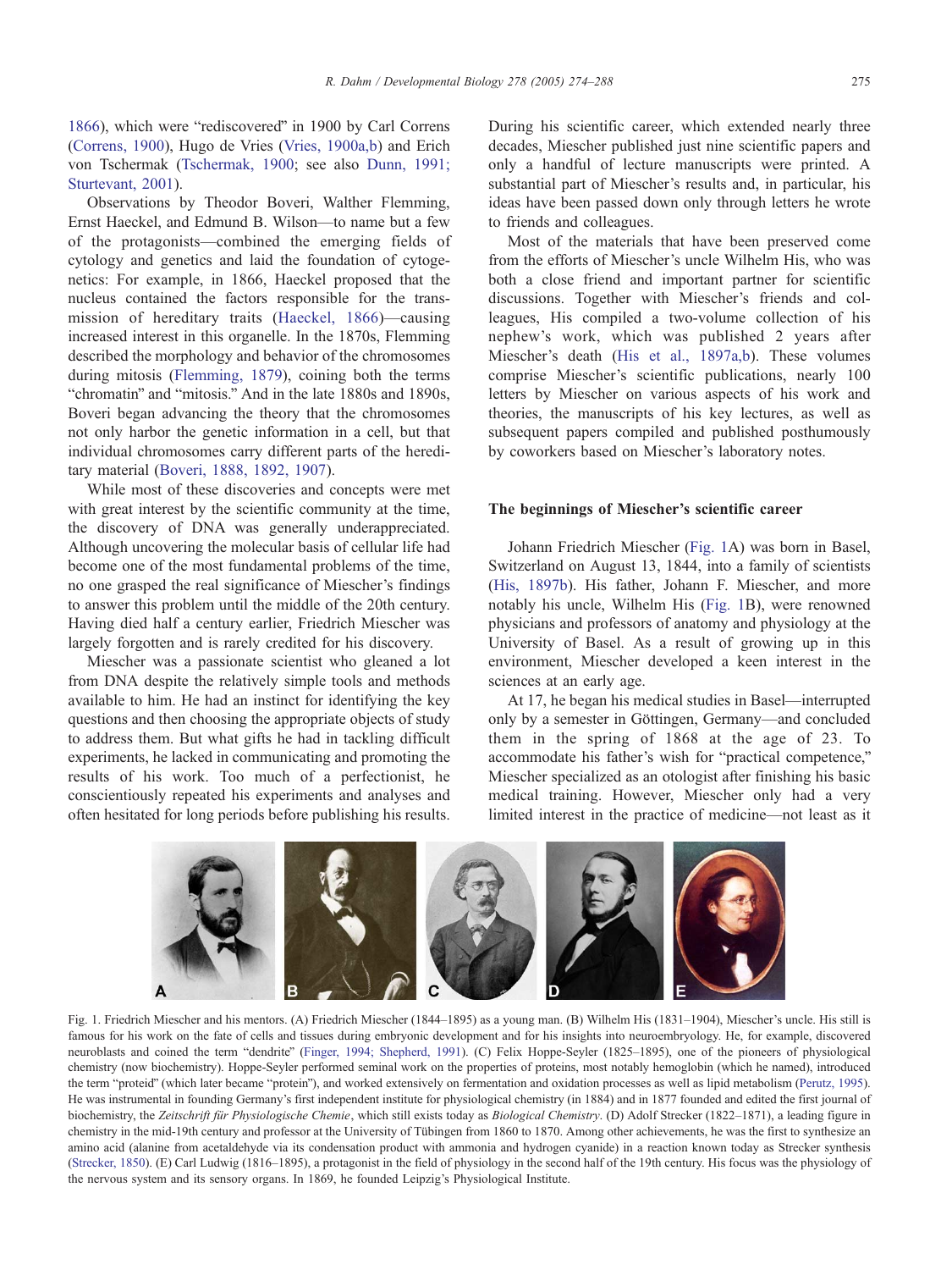was difficult for him to examine his patients due to poor hearing that resulted from an ear infection he had suffered during childhood ([His, 1897b\)](#page-11-0). His strong interest in the "theoretical foundations of life" suggested he pursue a career in research instead.

Soon after he had passed his boards exam in the spring of 1868, Miescher relocated to Tübingen, Germany to study histochemistry. Inspired by His' conviction that the "last remaining questions concerning the development of tissues could only be solved on the basis of chemistry" (His,  $1897b$ ), he intended to work in the laboratory of the distinguished biochemist Felix Hoppe-Seyler ([Fig. 1C](#page-1-0)). However, prior to joining Hoppe-Seyler's lab, Miescher spent a semester in the chemistry laboratory of Adolph Strecker ([Fig. 1D](#page-1-0)) to familiarize himself with the techniques of organic chemistry. Only after Miescher had acquired a solid background did he join Hoppe-Seyler's laboratory in the autumn of 1868.

#### Working toward the discovery of DNA

Hoppe-Seyler was one of the pioneers in a new discipline, then referred to as "physiological chemistry." His laboratory was housed high above the Neckar river valley in Tübingen's Castle (Figs. 2 and 3). As Hoppe-Seyler's only student, Miescher wanted to determine the chemical composition of cells. Lymphocytes were to serve as the source material for these studies. By studying this "most simple and independent cell type," he hoped to unravel the fundamental principles of the life of cells ([Miescher, 1869a\)](#page-12-0).

Initially, Miescher tried to isolate the cells for his experiments from lymph nodes, but it was difficult to purify the lymphocytes and impossible to obtain sufficient quantities for analysis ([Miescher, 1869a\)](#page-12-0). On Hoppe-Seyler's suggestion, Miescher changed to examining leucocytes and obtained the cells for his experiments from the pus on fresh surgical bandages, which he collected from the nearby surgical clinic in Tübingen. In pus, he found the ideal base material for his analyses, and its "histological purity" allowed him to achieve the most complete purification of the chemical building blocks that constitute cells ([Miescher, 1869a\)](#page-12-0).

At first, Miescher focused on the various types of proteins that make up the leucocytes, as proteins were considered to be the most promising targets for understanding how cells function. Miescher showed that proteins (and lipids) were the main components of the cells' cytoplasm, described their properties in some detail, and attempted to classify them ([Miescher, 1869a, 1871d\)](#page-12-0). However, his work was hampered by the simple protocols and equipment available to him and the diversity of proteins within the cells surpassed his analytical methods.

Yet during these tests, Miescher noticed that a substance precipitated from the solution when acid was added and dissolved again when alkali was added ([Miescher, 1869a,](#page-12-0) 1871d). He had, for the first time, obtained a crude precipitate of DNA. Miescher stated that "according to known histochemical facts, I had to ascribe such material to the nuclei" and he decided to examine the cells' nuclei more closely—a part of the cell about which very little was known at the time.



Fig. 2. Photograph of Felix Hoppe-Seyler's laboratory around 1879. Prior to becoming the chemical laboratory of Tübingen University in 1823, this room was Tübingen castle's laundry. Here, Hoppe-Seyler had made ground-breaking discoveries regarding the properties of hemoglobin. This achievement was a significant step for later investigations into the properties and functions of this and other proteins. Photography by Paul Sinner, Tübingen.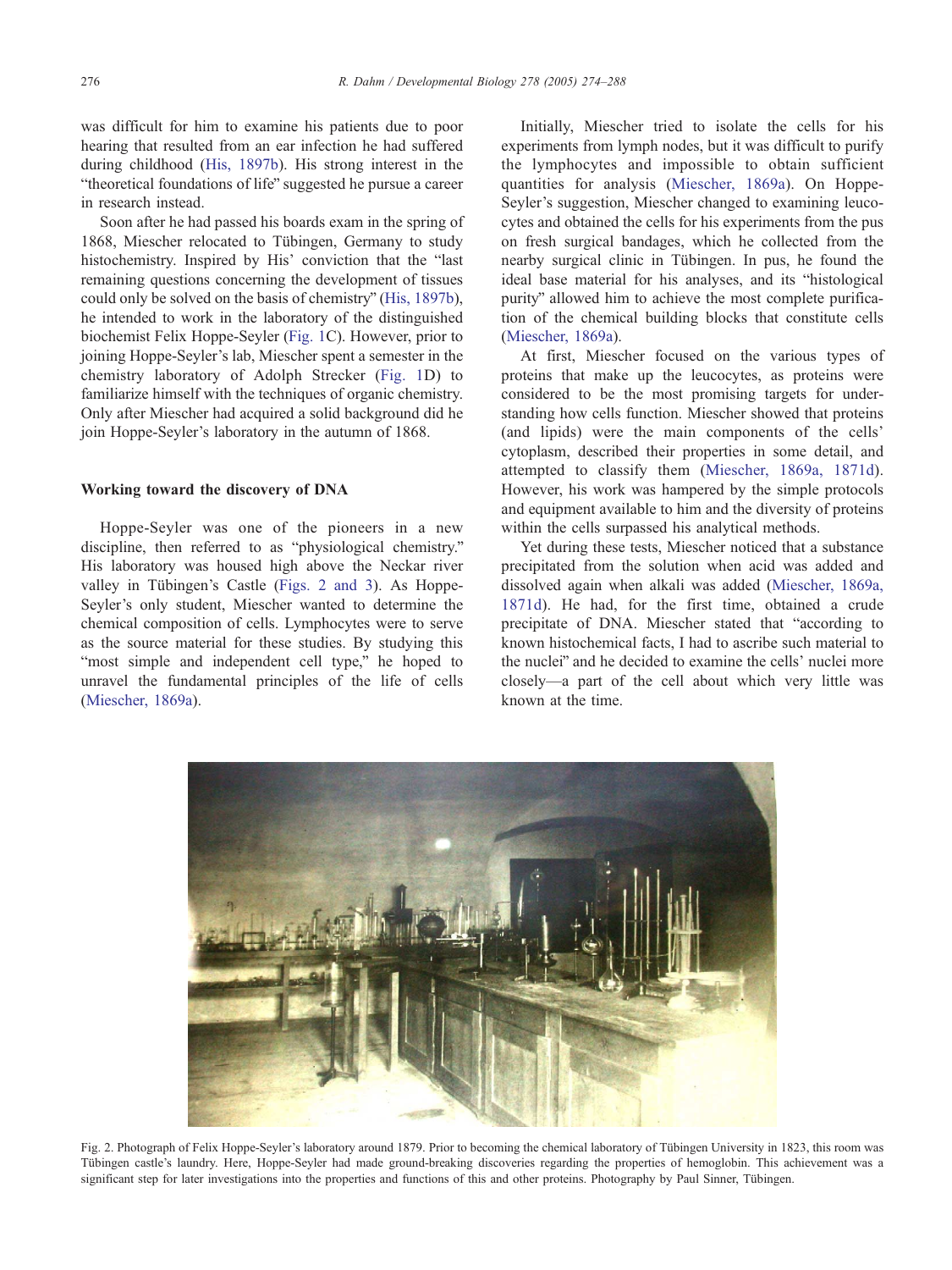

Fig. 3. Tübingen castle. (A) Historic photography of Tübingen castle (seen from the east) overlooking the old town. The picture was taken around the time of Friedrich Miescher's stay in Tübingen. Photography by Paul Sinner; possession of Stadtarchiv Tübingen. (B) Tübingen castle today (seen from the south). The picture was taken at roughly the same time of year as when Miescher first isolated DNA. The laboratories of Friedrich Miescher and Felix Hoppe-Seyler were located next to each other on the ground floor of the main building (lower row of windows in the facade of the main building facing the viewer). Photography by Benjamin Saur, Tübingen.

Realizing a potential significance, he wrote, "A material made up of only cells, such as this one, would above all finally call for a serious study of the chemical constitution of the cell's nucleus" ([Miescher, 1871d\)](#page-12-0). However, Miescher still needed to separate the novel substance from the proteins in his cell extracts in order to better analyze it. He thus had to develop new protocols to first separate the cells' nuclei from the cytoplasm and then isolate the enigmatic precipitate (see [Box 1\)](#page-4-0).

## Miescher's initial characterization of DNA

By working out the isolation conditions, Miescher realized that despite having similar properties to proteins, the new substance was not a protein. On February 26, 1869, he reported the discovery of this mysterious substance in a letter to Wilhelm His ([Miescher, 1869a\)](#page-12-0),

"In my experiments with low alkaline liquids, precipitates formed in the solutions after neutralization that could not be dissolved in water, acetic acid, highly diluted hydrochloric acid or in a salt solution, and therefore do not belong to any known type of protein." Due to its presence in the nuclei, Miescher termed the enigmatic compound "nuclein".

Miescher was intrigued by the properties of his novel substance. However, his first protocol failed to yield enough material to conduct a further analysis. He wrote, "The minimum quantity of nuclei that can be obtained through the described procedure [see [Box 1\]](#page-4-0) hardly permits the few reactions mentioned; elementary analyses [one of the few methods available to analyze novel substances at the time] could not even be considered" ([Miescher, 1871d\)](#page-12-0). Miescher thus had to develop a second protocol in order to obtain larger quantities of purified nuclein (see [Box 2\)](#page-5-0).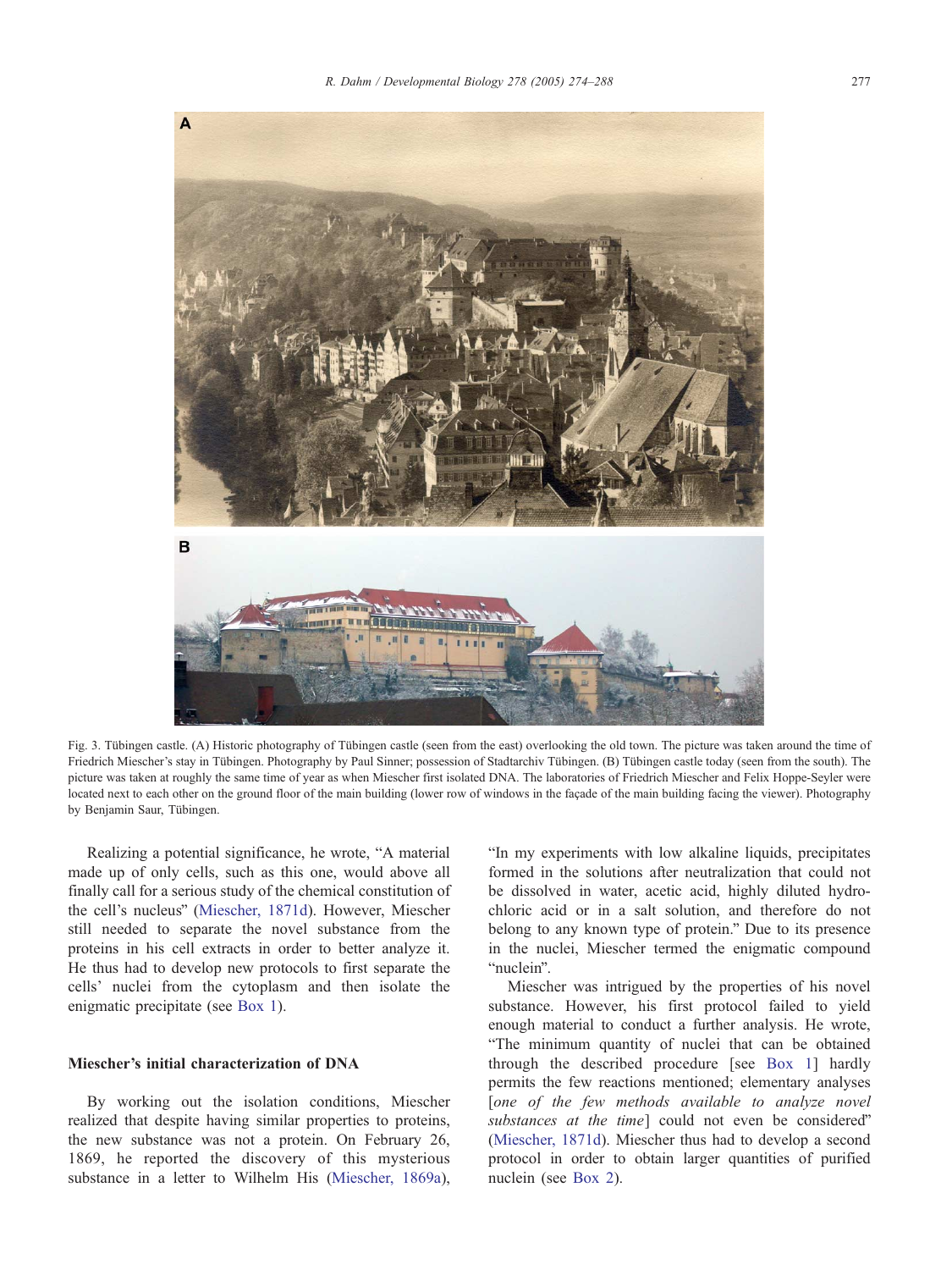## <span id="page-4-0"></span>Box 1 Miescher's first protocol to isolate DNA

Before attempting the isolation of cells from the pus on surgical bandages, Miescher took great care to ensure that his source material was fresh and not contaminated. He painstakingly examined it and discarded everything that showed signs of decomposition, either in terms of smell, appearance under the microscope, or by having turned acidic. A great deal of the material he could obtain did not meet these strict requirement[s \(Miescher, 1871](#page-12-0)d). Those samples that did were subsequently used to isolate leucocytes.

In a first step, Miescher separated the leucocytes from the bandaging material and the seru[m \(Miescher, 1869a,](#page-12-0) 1871d). This separation posed a problem for Miescher. Solutions of NaCl or a variety of alkaline or alkaline earth salt solutions used to wash the pus resulted in a "slimy swelling" of the cells, which was impossible to process further [\(His, 1897](#page-11-0)b). (This "slimy swelling" of the cells was presumably due to high-molecular-weight DNA, which had been extracted from cells that had been damaged.) Only when Miescher tried a dilute solution of sodium sulfate [a mixture of one part cold saturated Glauber's salt (Na<sub>2</sub>SO<sub>4</sub>  $\cdot$  10 H<sub>2</sub>O) solution and nine parts water] to wash the bandages did he manage to successfully isolate distinct leucocytes, which could be filtered out through a sheet to remove the cotton fibers of the bandaging. Miescher subsequently let the washing solution stand for 1–2 h to allow the cells to sediment and inspected the leucocytes microscopically to confirm that they did not show any signs of damage.

Having isolated the cells, Miescher next had to separate the nuclei from the cytoplasm. This had never been achieved before and Miescher had to develop new protocols. He washed the cells by rinsing them several (6–10) times with fresh solutions of diluted  $(1:1000)$  hydrochloric acid over a period of several weeks at "wintry temperatures" (which were important to avoid degradation). This procedure removed most of the cells' "protoplasm," leaving behind the nuclei. The residue from this treatment consisted in part of isolated nuclei and of nuclei with only little fragments of cytoplasm left attached. Miescher showed that these nuclei could no longer be stained yellow by iodine solutions, a method commonly used at the time for detecting cytoplas[m \(Arnold, 1898; Kiernan, 200](#page-11-0)1).

He then vigorously shook the nuclei for an extended period of time with a mixture of water and ether. This caused the lipids to dissolve in the ether while those nuclei, still attached to cytoplasm, collected at the water/ether interface. By contrast, the clean nuclei without contaminating cytoplasm were retained in the water phase. Miescher filtered these nuclei and examined them under a microscope. He noticed that in this way he could obtain "completely pure nuclei with a smooth contour, homogeneous content, sharply defined nucleolus, somewhat smaller in comparison to their original volumes" [\(Miescher, 1871](#page-12-0)d).

Miescher subsequently extracted the isolated nuclei with alkaline solutions. When adding highly diluted (1:100,000) sodium carbonate to the nuclei, he noticed that they would swell significantly and become translucent. Miescher then isolated a "yellow solution of a substance" from these nuclei. By adding acetic acid or hydrochloric acid in excess, he could obtain an insoluble, flocculent precipitate (DNA). Miescher noted that he could dissolve the precipitate again by adding alkaline solutions.

Although this protocol allowed Miescher for the first time to isolate nuclein in appreciable purity and quantities, it was still too little and not pure enough for his subsequent analyses. He consequently improved on this protocol until he established the protocol detailed in [Box](#page-5-0) 2, which enabled him to purify sufficient amounts of nuclein for his first set of experiments on its elementary composition.

With his second protocol, Miescher had shown that nuclein is not digested by the protease pepsin and he once again determined that he could dissolve the precipitate by adding a base and cause it to reprecipitate by adding an excess of acid ([Miescher, 1871d\)](#page-12-0). Following these tests on the solubility and digestibility of the nuclein, Miescher focused on determining its composition and realized that it was different from proteins in other ways too.

He burned the precipitate and confirmed the presence of various elements commonly found in organic molecules carbon, hydrogen, oxygen, and nitrogen—through the chemical reactions they exhibited. These tests showed that nuclein, unlike proteins, lacked sulfur ([Miescher, 1869a,](#page-12-0) 1871d) but contained a large amount of phosphorus, which he first reported in a letter to his parents dated August 21, 1869, ([Miescher, 1869b;](#page-12-0) see also [Miescher, 1871d\)](#page-12-0).

Based on his analyses, Miescher noted that the novel substance he had isolated was different from the known types of protein ([Miescher, 1869a\)](#page-12-0). He went on to state "I think that the given analyses—as incomplete as they might be—show that we are not working with some random mixture, but ... with a chemical individual or a mixture of very closely related entities." For Miescher, the large amount of phosphorus in the nuclein was another indication that it could not be a protein or any other known molecule. He concluded, "We are dealing with an entity sui generis not comparable to any hitherto known group" ([Miescher,](#page-12-0) 1871d).

Following these experiments with leucocytes, Miescher also discovered the presence of nuclein in the cells of other tissues ([Miescher, 1869b, 1871d\)](#page-12-0). He suspected that upon further investigation, an "entire family of such phosphorus-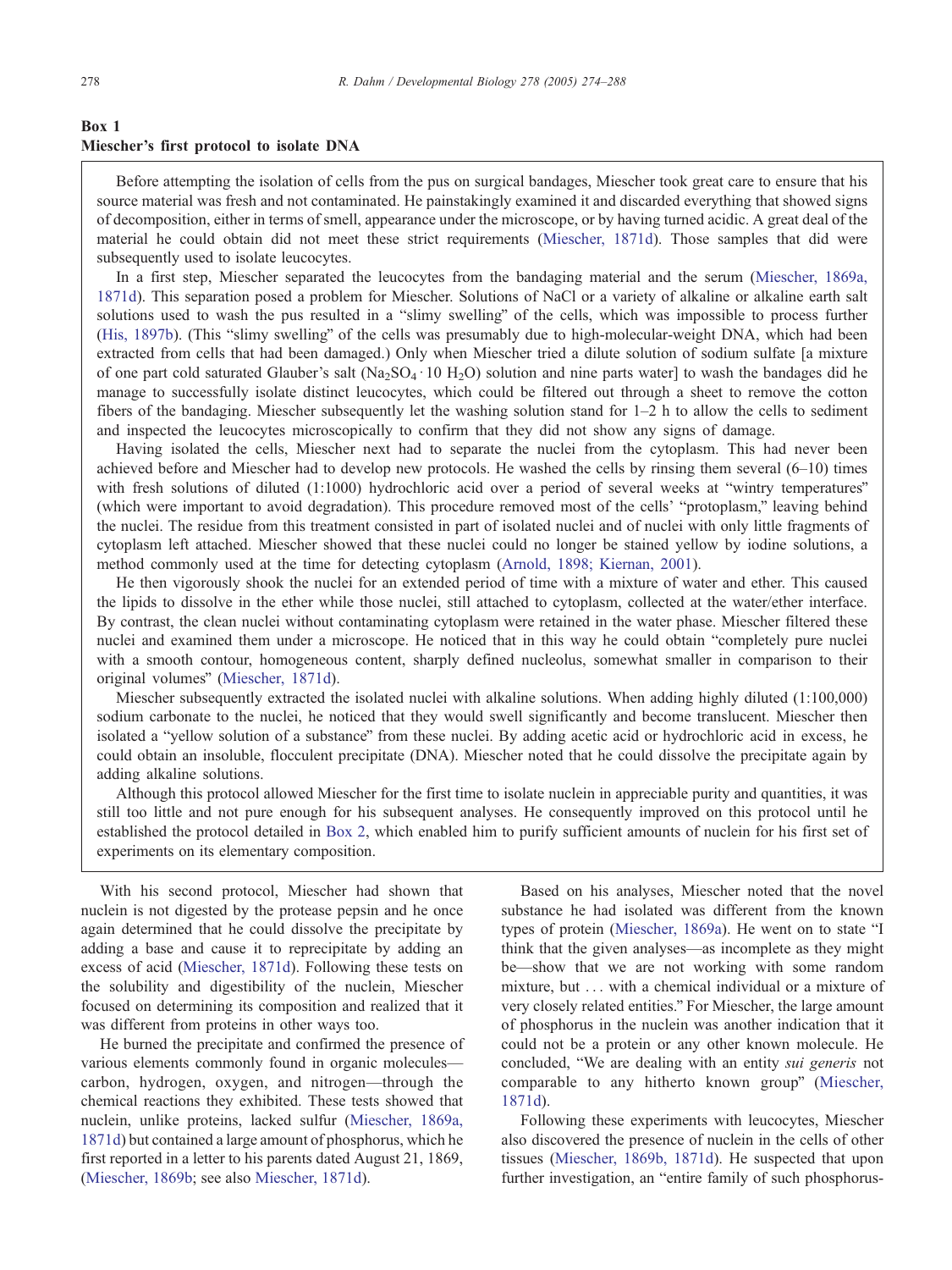## <span id="page-5-0"></span>Box 2 Miescher's second protocol to isolate DNA

A key concern of Miescher's was to get rid of contaminating proteins, which would have skewed his analyses of the novel substance. "I therefore turned to an agent that was already being used in chemistry with albumin molecules on account of its strong protein-dissolving action, namely, pepsin solutions" [\(Miescher, 1871](#page-12-0)d). Pepsin is a proteolytic enzyme present in the stomach for digesting proteins. Miescher used it to separate the DNA from the proteins of the cells' cytoplasm. He extracted the pepsin for his experiments from pig stomachs by washing the stomachs with a mixture of 10 cc of fuming hydrochloric acid and one liter of water and filtering the resulting solution until it was clear.

In contrast to his earlier protocol, Miescher first washed the pus cells (leucocytes) three or four times with "warm alcohol" to remove lipids. He then let the residual material digest with the pepsin solution between 18 and 24 h at 37–  $45^{\circ}$ C. After only a few hours, a fine gray powdery sediment of isolated nuclei separated from a "yellow liquid." Miescher continued the digestion process, changing the pepsin solution twice. After this procedure, a precipitate of nuclei without any attached cytoplasm formed. He shook the sediment several times with ether in order to remove the remaining lipids. Afterwards, he filtered the nuclei and washed them with water until there was no longer any trace of proteins.

He described the nuclei isolated in this way as "completely naked  $(\ldots)$ . The contours were smooth in some cases or slightly eaten away in others" [\(Miescher, 1871](#page-12-0)d). Miescher washed the nuclei again several times with warm alcohol and noted that the "nuclear mass" cleaned in this way exhibited the same chemical behavior as the nuclei isolated with hydrochloric acid.

Miescher subsequently extracted the isolated nuclei using the same alkaline extraction protocol he had previously employed on the intact cells (see [Box](#page-4-0) 1) and, when adding an excess of acetic acid or hydrochloric acid to the solution, again obtained a precipitate of nuclein.

containing substances, which differ slightly from one another, will reveal itself, and that this family of nuclein bodies will prove tantamount in importance to proteins" ([Miescher, 1871d\)](#page-12-0).

Without knowing anything about how nuclein functioned, Miescher nevertheless assumed that it played a central role in cells. In a letter to Wilhelm His dated December 20, 1869 ([Miescher, 1869c\)](#page-12-0), he speculated that analyses of the quantitative ratio of nuclein to proteins in cells would allow a better distinction of pathological processes. For example, he believed that an increase in "nuclear substances" represented a preliminary phase to cell division in proliferating tissues, such as tumors.

#### Slow acceptance of nuclein

Miescher completed his initial set of experiments on the nuclein in the autumn of 1869 ([His, 1897b\)](#page-11-0). In order to expand his horizons, he decided to spend 1 year at the Physiology Institute of the University of Leipzig, Germany a highly renowned institute at the time—and dedicate himself to new areas. Under the direction of Carl Ludwig ([Fig. 1E](#page-1-0)), he mainly wanted to improve his knowledge of experimental techniques employed in physiology and investigated, among other things, the nerve tracts that transmit pain signals in the spinal cord.

In Leipzig, Miescher wrote up his first scientific publication, detailing the results he had obtained when studying the leucocytes in Hoppe-Seyler's laboratory ([Miescher, 1871d\)](#page-12-0). In a letter dated December 23, 1869, to his parents he wrote, "On my table lies a sealed and addressed packet. It is my manuscript, for whose shipment I have already made all necessary arrangements. I will now send it to Hoppe-Seyler in Tübingen. So, the first step into the public is done, given that Hoppe-Seyler does not refuse it" ([His, 1897b\)](#page-11-0).

However, Hoppe-Seyler was skeptical of Miescher's results and opted to repeat the experiments for himself ([Hoppe-Seyler, 1870; Miescher, 1870\)](#page-11-0). Finally, after 1 year he was convinced. In early 1871, the manuscript was included in an issue of a journal published by Hoppe-Seyler himself ([Miescher, 1871d\)](#page-12-0)—together with a two-page article by P. Plósz (another student of Hoppe-Seyler's) demonstrating the presence of nuclein in the nucleated erythrocytes of birds and snakes (Plósz, 1871) and Hoppe-Seyler's own article ([Hoppe-Seyler, 1871\)](#page-11-0) in which he confirms Miescher's findings on nuclein, including its unusually high phosphorous content. Like Miescher, Hoppe-Seyler concluded that nuclein is unlike any other substance isolated before. He also excluded the possibility that it is merely a degradation product of the isolation procedure, but instead a novel substance of its own kind ([Hoppe-Seyler, 1871\)](#page-11-0).

In the first paragraphs of his own article in this issue, Hoppe-Seyler notes, "The analyses by Mr. F. Miescher presented here have not only enhanced our understanding of the composition of pus more than has been achieved in the past decades; for the first time they have also allowed insights into the chemical constitution of simple cells and above all their nuclei. Although I am well acquainted with Dr. Miescher's conscientious proceeding, I could not suppress some doubts about the accuracy of the results, which are of such great importance; I have therefore repeated parts of his experiments, mainly the ones concerning the nuclear substance, which he has termed nuclein; I can only emphasize that I have to fully confirm all of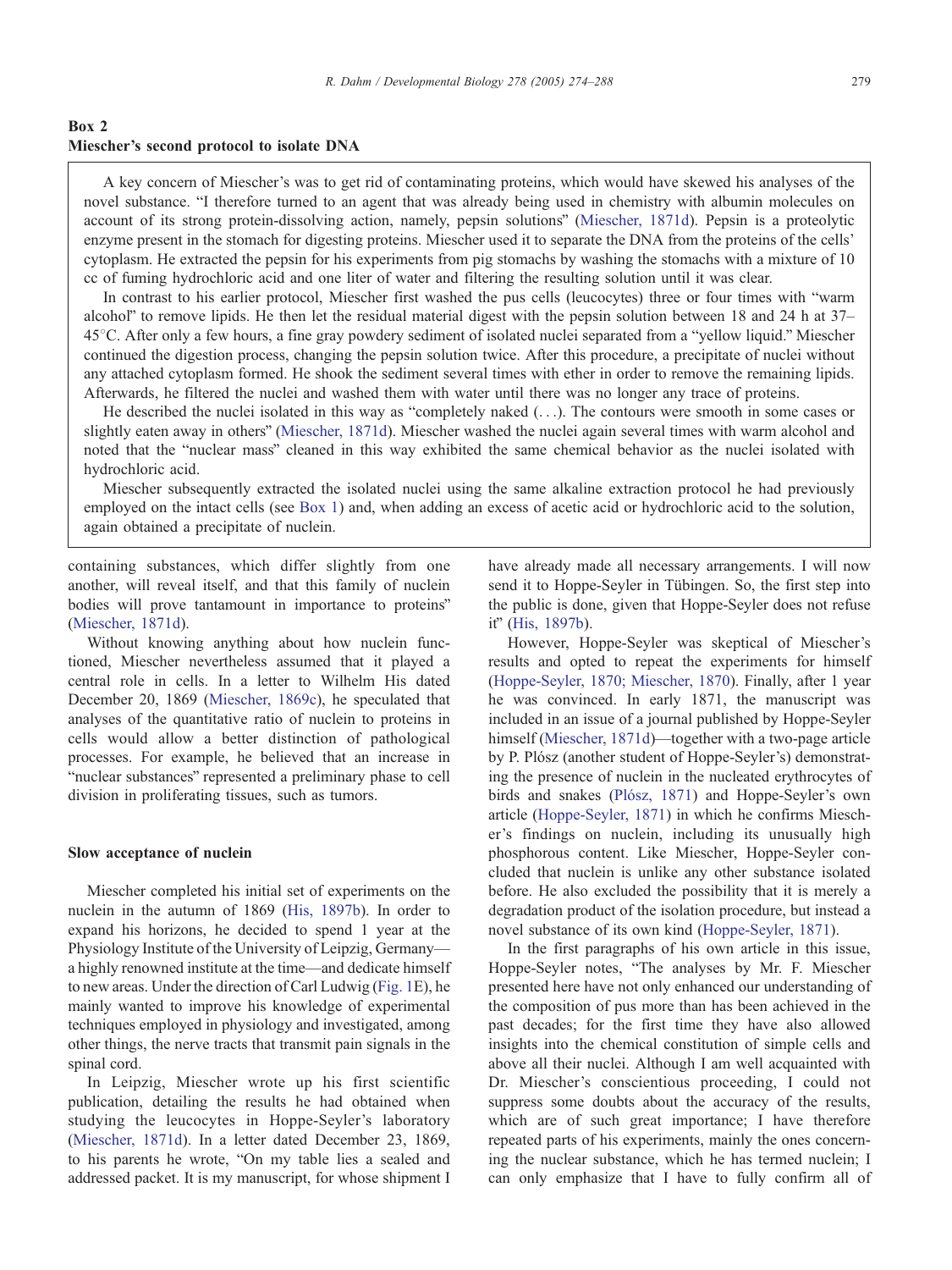<span id="page-6-0"></span>Miescher's statements that I have verified" ([Hoppe-Seyler,](#page-11-0) 1871).

Miescher himself was also confident about the importance of his discovery and claimed that he had found a completely new type of substance, equal in importance to proteins. He concluded his publication with the following words: "This is how far I have come based on the material at my disposal (...). However, I believe that the given results, however fragmentary, are significant enough to invite others, in particular, chemists, to further investigate the matter. Knowledge of the relationship between nuclear substances, proteins and their closest conversion products will gradually help to lift the veil which still utterly conceals the inner processes of cell growth" ([Miescher, 1871d\)](#page-12-0).

Miescher also realized that the presence of nuclein in the nucleus created an important chemical difference that set the nucleus apart from the cytoplasm. He was so convinced of the importance of nuclein for the identity of the nucleus that in an unpublished addendum to his 1871 paper, he even suggested that nuclei should no longer be defined based on their morphological properties, but by the presence of nuclein as this more closely correlates with the nuclei's physiological function ([Miescher, 1870\)](#page-12-0). However, neither Miescher nor his contemporaries could at that time fully grasp the significance of this discovery.

#### Return to Basel and resumption of work on nuclein

In 1871, Miescher returned to his hometown of Basel and prepared for his habilitation to become a professor. Inspired by his time with Hoppe-Seyler and his stay at Ludwig's laboratory, he chose the physiology of respiration as its topic. His aim was to combine physiological aspects of respiration with comparative anatomy to study the absorption of oxygen by blood and hemoglobin and the use of oxygen by different tissues—topics that would increasingly become a focus of his research. He concluded his habilitation with a lecture in 1871 ([Miescher, 1871a\)](#page-12-0) and in the following year was offered the Chair of Physiology at Basel University—a position previously held by Miescher's father and Wilhelm His who had accepted a position at the University of Leipzig.

In Basel, Miescher resumed his research on nuclein, which had rested during his stay in Leipzig. However, owing to poor working conditions, his progress initially was painfully slow ([Miescher, 1872b\)](#page-12-0). In a letter to a friend he complained, "In



Fig. 4. The laboratory in the former kitchen of the castle in Tübingen as it was in 1879. It was in this room that Miescher had discovered DNA 10 years earlier. The equipment and fixtures available to Miescher at the time would have been very similar, with a large distillation apparatus in the far corner of the room to produce distilled water and several smaller utensils, such as glass alembics and a glass distillation column on the side board. Photography by Paul Sinner, Tübingen.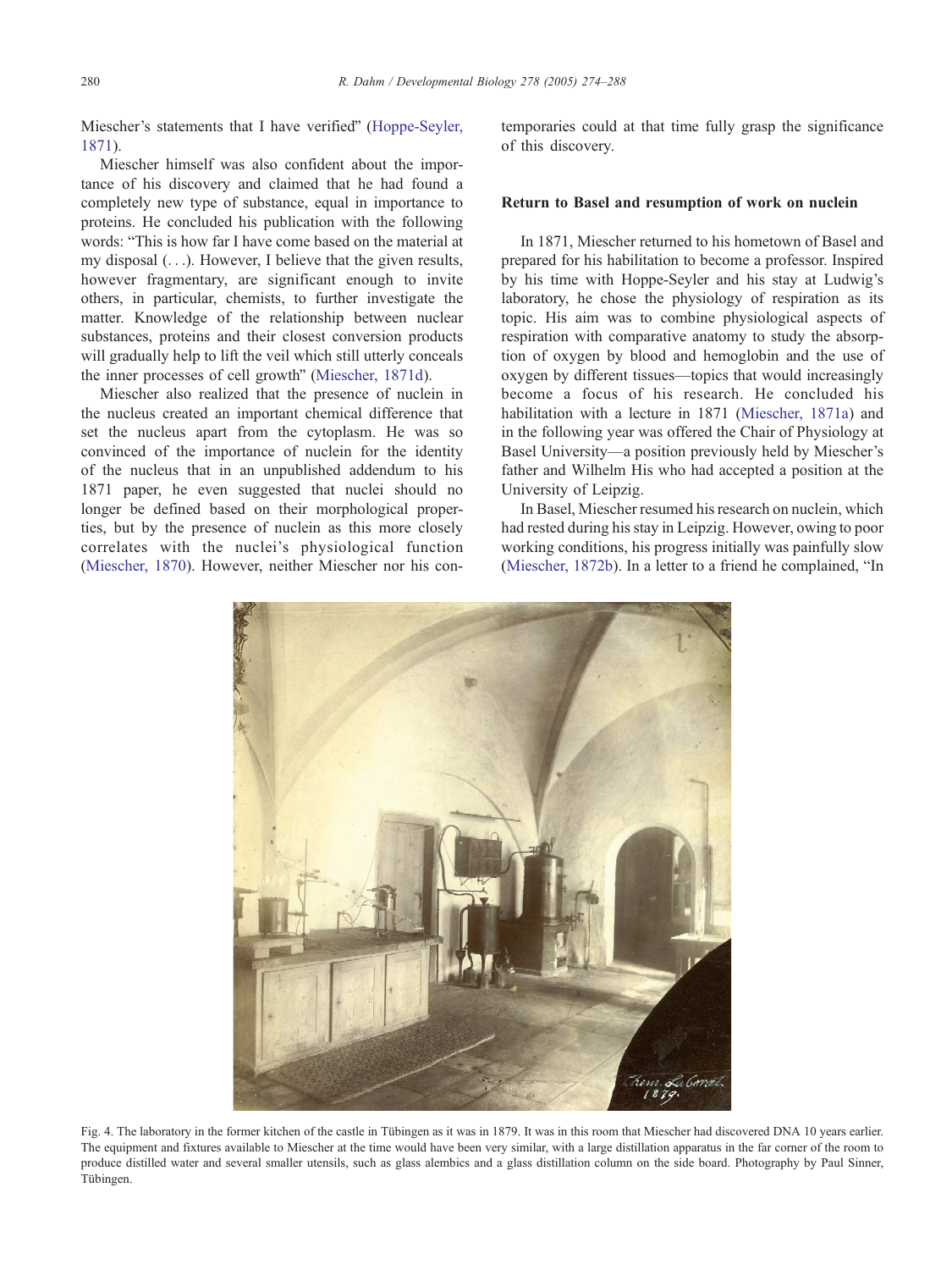the past two years, I have avidly yearned for the meat pots of the laboratory in Tübingen Castle again (also see [Fig. 4\)](#page-6-0), for I had no laboratory here and was (...) merely tolerated in a small corner of the chemistry laboratory, where I could hardly move...." He continued, "You can imagine how it must feel to be hindered in the energetic pursuit of an endeavor on account of the most miserable conditions, knowing that I may never have such a fine opportunity again...." ([His, 1897b\)](#page-11-0).

Nonetheless, he worked on and discovered that sperm cells proved to be an ideal source material for the isolation of large quantities of very pure nuclein ([Miescher, 1871c,](#page-12-0) 1874b). Miescher chose these cells due to their simple composition with their heads comprised almost exclusively of a nucleus ([Miescher, 1872a\)](#page-12-0). Finally, he saw a possibility of obtaining sufficient amounts of nuclein to perform the exhaustive quantitative experiments he had already intended to do in Tübingen.

Basel's location on the Rhine river with its annual upstream migration of salmon to their spawning grounds had a flourishing salmon fishing industry and there was an abundance of freshly caught salmon at Miescher's disposal. Thus, in the autumn of 1871, he started to work on salmon sperm and developed numerous, ever more sophisticated protocols for the isolation of nuclein [see [Miescher, 1874b,](#page-12-0) as well as the paper by Miescher's coworker Oswald Schmiedeberg ([Schmiedeberg and Miescher, 1896\)](#page-13-0), which was published after Miescher's death], which allowed him to obtain considerable quantities of the purest nuclein he had ever isolated (Fig. 5).

With this nuclein, he repeated the initial analyses of the elementary composition carried out in Tübingen. He confirmed that nuclein contained carbon, nitrogen, and hydrogen atoms and was indeed devoid of sulfur but rich in phosphorous ([Miescher, 1872a,b,c\)](#page-12-0). When having achieved the highest purity in isolating nuclein, he determined the proportion of  $P_2O_5$  in salmon nuclein to be 22.5% of its total mass ([Miescher, 1872b\)](#page-12-0)—a figure very close to the actual proportion of 22.9%—and correctly stated that all the phosphorous contained in the nuclein is present in the form of phosphoric acid ([Miescher, 1874b\)](#page-12-0).

Further analyses of the nuclein isolated from sperm confirmed its acidic properties, showing that it must be a "multibasic acid" ([Miescher, 1872b\)](#page-12-0), a statement, which he refined to "at least three basic acid" ([Miescher, 1874d\)](#page-12-0) and eventually "at least four basic acid" ([Miescher, 1874b\)](#page-12-0). Miescher also noticed that nuclein was not well diffusible and concluded that it must be a molecule with a high molecular weight ([Miescher, 1872c; see also Miescher,](#page-12-0) 1874b). Later however, Miescher determined an approximate atomic weight of 5–600 for nuclein ([Miescher, 1873e\)](#page-12-0) and postulated several approximations of an atomic formula, including the formulae of  $C_{22}H_{32}N_6P_2O_{16}$  ([Miescher,](#page-12-0) 1874d) and  $C_{29}H_{49}N_9P_3O_{22}$  ([Miescher, 1874b\)](#page-12-0).

In the spring of 1872, Miescher presented his results on sperm to the Naturalist Society in Basel ([His, 1897b\)](#page-11-0). Among descriptions of the spermatocyte morphology, he reported



Fig. 5. Glass vial containing nuclein isolated from salmon sperm by Friedrich Miescher while working at the University of Basel. The faded label reads "Nuclein aus Lachssperma, F. Miescher" (Nuclein from salmon sperm, F. Miescher). Possession of the Interfakultäres Institut für Biochemie (Interfacultary Institute for Biochemistry), University of Tübingen, Germany; photography by Alfons Renz, University of Tübingen, Germany.

that in the heads of salmon spermatocytes, the "multibasic" acid nuclein is bound in a saltlike state to a basic molecule, which he called "protamin" (see also [Miescher, 1872a,c,](#page-12-0) [1874b\)](#page-12-0) and that together nuclein and protamin made up almost the entire mass in the sperm heads ([Miescher, 1874b\)](#page-12-0).

In the years 1872 and 1873, Miescher extended his studies to the sperm of carp, frogs, chicken, and bulls ([Miescher, 1872a, 1873a,b,c,d,f\)](#page-12-0), but with less success than he had previously had with salmon sperm. However, in all sperm examined he did find nuclein ([Miescher, 1873b\)](#page-12-0). The complete account of these analyses was published in 1874 ([Miescher, 1874a,b,c\)](#page-12-0).

Miescher owed a great deal of his success in isolating and characterizing DNA to his choice of cells for his experiments. Both leucocytes and spermatozoa are not embedded in a tissue or extracellular matrix and can thus easily be purified. Moreover, in both, but especially in the spermatozoa, the nuclei are large compared to the cytoplasm, facilitating an enrichment of nuclear components in purification protocols.

## Theories on the role of DNA, gametogenesis, and fertilization

Miescher's 1874 publication on the occurrence of nuclein in the sperm of various vertebrates ([Miescher, 1874b\)](#page-12-0) caused some interest in the scientific community at the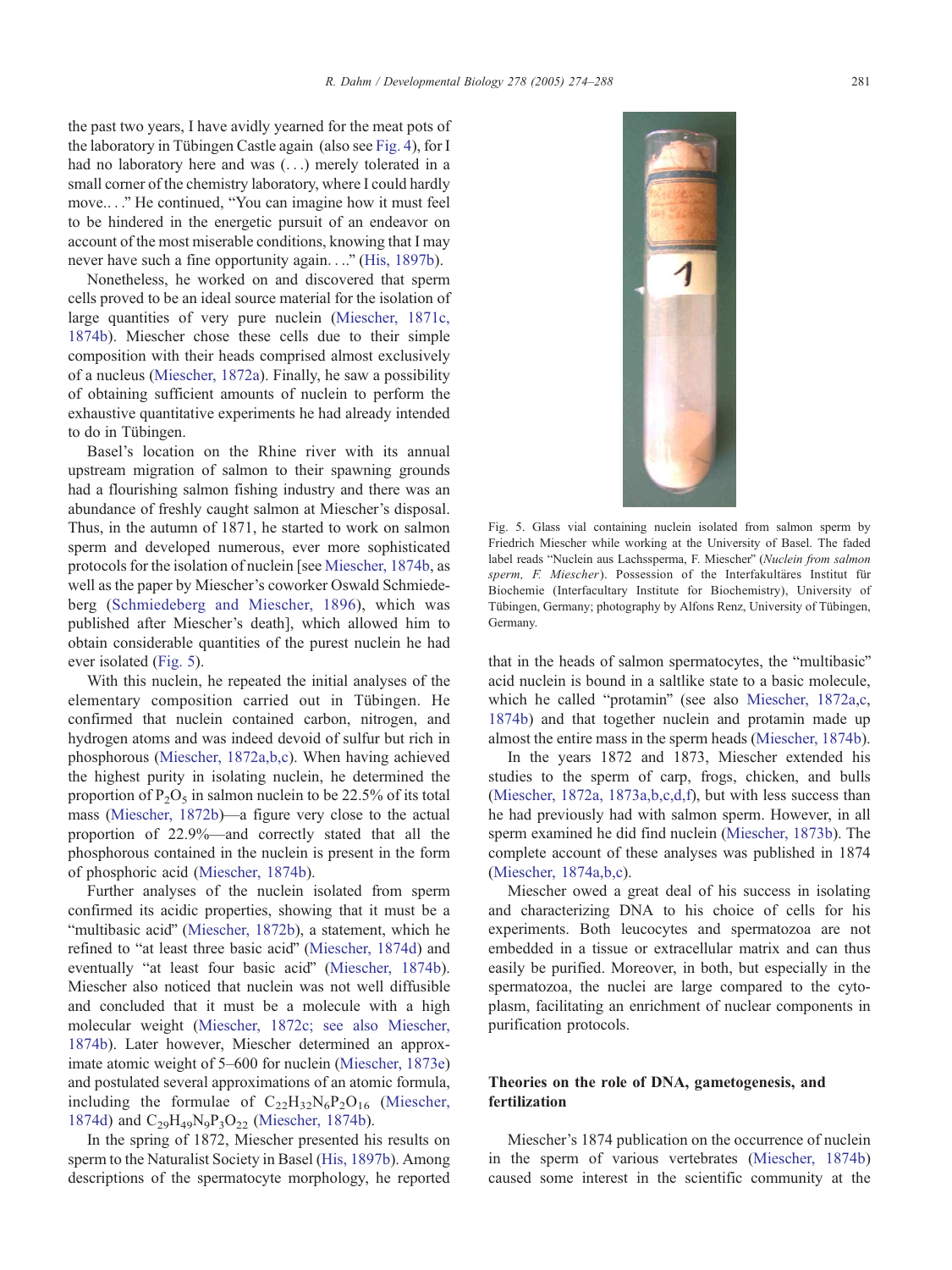time. Embryologists then were already trying to understand the mechanisms controlling how an embryo develops and how characteristics and traits are passed on from one generation to the next. Miescher came very close to finding the answer himself. In his article he wrote, "If one  $(\ldots)$ wants to assume that a single substance  $(\ldots)$  is the specific cause of fertilization, then one should undoubtedly first and foremost consider nuclein" ([Miescher, 1874b\)](#page-12-0).

Yet, Miescher was not convinced that only one substance could be responsible for transmitting hereditary traits. He discarded the idea because, among other reasons, it seemed implausible to him that the same substance could result in the diversity of different animal species whose sperm he had examined. He conceded that "differences in the chemical structure of these molecules [the different types of nuclein] will occur," but then went on to say that "they will only do so in a limited diversity." Too few, Miescher believed, for this phenomenon to even explain the slight differences between individuals of the same species ([Miescher, 1874b\)](#page-12-0).

Over time, Miescher's engagement with sperm as a source material for the isolation of nuclein led him to turn his attention to other matters. Although nuclein always played a role in his studies, his focus increasingly shifted to investigating the morphology and chemical nature of spermatozoa ([Miescher, 1874b, 1890a, 1892d\)](#page-12-0) and oocytes ([Miescher,](#page-12-0) 1871b, 1877b) as well as the physiological and chemical processes accompanying their differentiation. Among other things, Miescher tried to discover the origin and changes in the nuclein as germ cells differentiate ([Miescher, 1876b,c,d\)](#page-12-0). He hoped that by examining the morphological and chemical changes underlying gametogenesis he could understand the process of sexual reproduction. Owing to his previous work on salmon sperm, he primarily investigated these processes in this species ([Miescher, 1890a, 1892d\)](#page-13-0).

Based on his results on the differentiation of oocytes and spermatozoa, over the years Miescher developed a range of theories attempting to explain the processes of fertilization ([Miescher, 1872c, 1874b, 1892b,c, 1895\)](#page-12-0) and the transmission of hereditary traits ([Miescher, 1892c, 1893c\)](#page-13-0). However, due to the lack of knowledge at the time, many of these theories were quite speculative.

For example, he believed that the key to understanding the requirement for sexual reproduction (i.e., the fusion of an oocyte with a spermatozoon) in order that normal develop-ment ensues was "stereochemistry" ([Miescher, 1892c,](#page-13-0) 1893c). He supposed that the hereditary information was encoded in the countless asymmetric carbon atoms in organic molecules. These could be changed to a different stereochemical state by environmental factors. These errors could be corrected, Miescher postulated, by the fusion of information from two germ cells. The enormous numbers of asymmetric carbon atoms (mainly in the proteins) would allow such a great number of stereoisomeries that the diversity of hereditary information might well be encoded in these, much as an alphabet of 24–30 letters is enough to express all words and concepts in a number of different

languages ([Miescher, 1892c\)](#page-13-0). Instead of containing a large number of different molecules, where each confers a specific inherited trait (reflecting de Vries's pangenesis theory), Miescher believed the nucleus and protoplasm of germ cells to be composed of very few molecules with maybe a very complex chemical composition ([Miescher, 1892c\)](#page-13-0).

However, Miescher also developed theories that came surprisingly close to our modern day understanding of sexual reproduction. Wondering why the unfertilized egg is kept in a state of physical and chemical suspense, like a "watch that has not been wound up" ([Miescher, 1895\)](#page-13-0), he speculated that the two kinds of germ cells—the oocyte and the spermatozoon—develop in different directions. When fully differentiated, they have developed such that each on its own is lacking the physiological completeness, which is the basis of cellular life. The missing part in the oocyte, he hypothesized, could be the complete nucleus. Oocytes would thus have to be regarded as entities consisting predominantly of a welldeveloped cytoplasm whereas the sperm imported the "nuclear life" ([Miescher, 1895\)](#page-13-0), which has developed unilaterally in it. Only a fusion of one of each makes for a complete cell with the potential to develop ([Miescher, 1895\)](#page-13-0).

## Miescher gradually moves away from DNA

From the mid-1870s, Miescher became increasingly absorbed in researching the changes that occurred to the bodies of salmon as they migrate from the ocean to their spawning grounds in the Rhine River. Coming from his interest in the development of sperm and oocytes, he was primarily fascinated by the size to which the gonads of the salmon grow at the expense of other parts of the body and he performed seminal experiments on the turnover of body constituents during this process ([Miescher, 1881, 1897b\)](#page-12-0). In addition to his work on the development of the gonads in salmon, Miescher continued to work on the physiology of respiration, for instance, investigating how the composition of the blood changes as a function of altitude ([Miescher,](#page-13-0) 1885a, 1888a, 1897a; see also the papers by his students, which were published posthumously, [Egger, 1897; Karcher](#page-11-0) et al., 1897; Suter and Jaquet, 1897; Veillon, 1897).

Despite always returning to his analyses of nuclein and spermatozoa ([Miescher, 1887, 1890b,c, 1891, 1892a,b,](#page-13-0) 1893a,b,c,d, 1894), Miescher never again managed to obtain conclusive results on this molecule. He tried, for example, to understand its chemical structure, which he found to be "very peculiar and very different from that of proteins" ([Miescher, 1890b\)](#page-13-0), however, without ever publishing on the subject again or elaborating in lectures or letters on exactly what he had found.

Miescher's working conditions had improved, but the responsibilities of his new position began to tax him, particularly as he took his various responsibilities very seriously. He spent a great deal of time preparing lectures for his students. Furthermore, from the mid-1870s, Miescher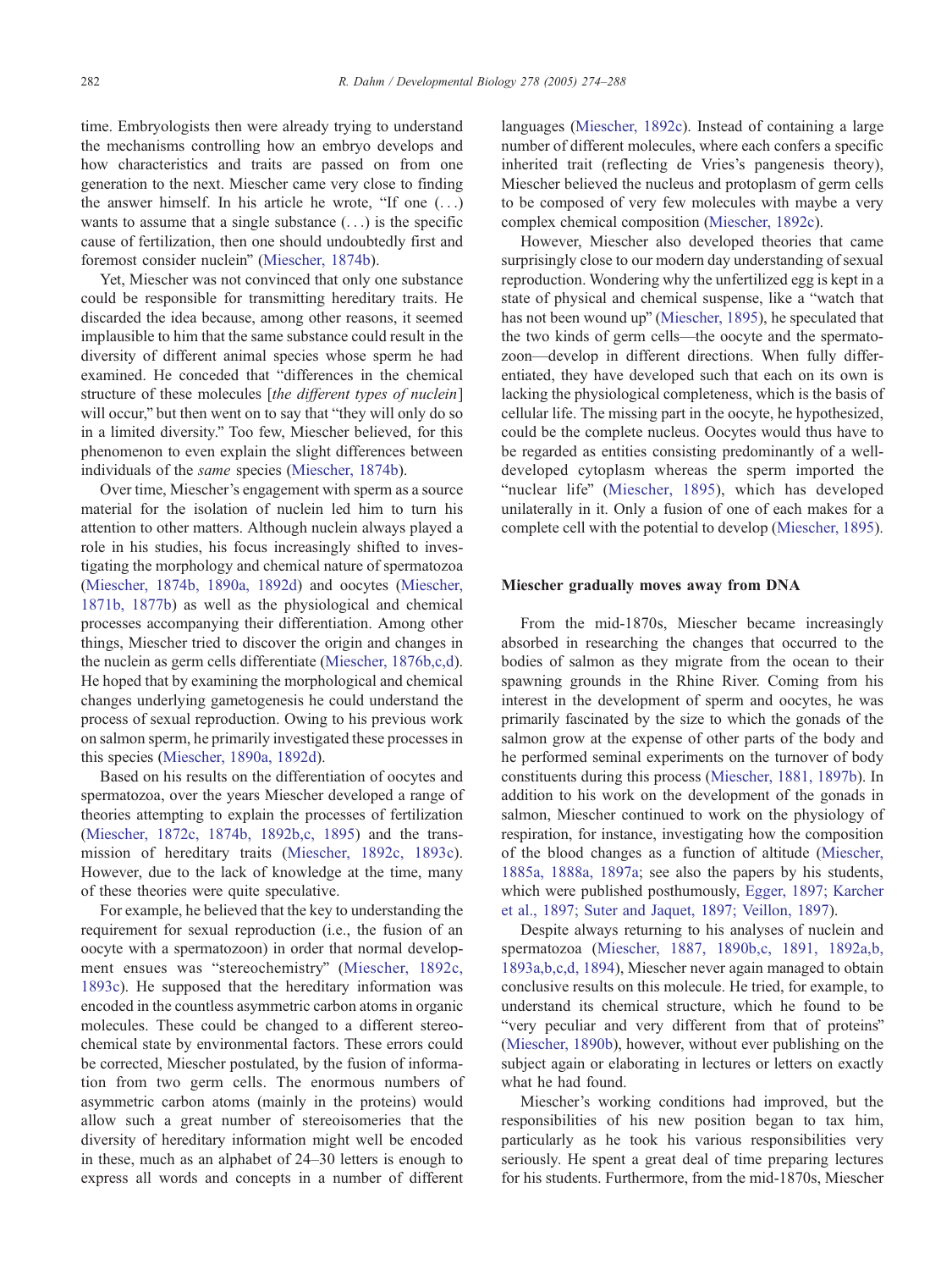was repeatedly asked to conduct surveys on nutrition—a cumbersome task for Miescher that diverted a great deal of his time and energy away from his research goals ([Miescher,](#page-12-0) 1876a, 1877a, 1882, 1883, 1884, 1885a). In the early 1880s, he once again took on a new challenge and founded Basel's first institute for anatomy and physiology, which was opened in 1885 ([His, 1897b\)](#page-11-0). Miescher took his job as head of the new institute very seriously. He provided for a lively scientific atmosphere and attracted several renowned precision mechanics, who—together with Miescher devised innovative instruments for physiological measurements ([Miescher, 1888a,c\)](#page-13-0).

However, Miescher's numerous obligations began to wear on him. His obsession with his work and tendency towards perfectionism left him less and less time to rest ([Miescher,](#page-12-0) 1878, 1885b, 1888b, 1891). He slept little, hardly fulfilled any of his social obligations, and even spent most of his vacations in the laboratory. Completely exhausted, he began to show signs of depression and also weakened physically. Finally, at the beginning of the 1890s, he contracted tuberculosis. As a result, he had to abandon his work and move to a clinic in Davos in the Swiss Alps ([His, 1897b\)](#page-11-0).

One last time, he attempted to write a summary of his work including his unpublished results on nuclein ([Miescher, 1894\)](#page-13-0), but did not have the strength. Carl Ludwig, his former mentor in Leipzig, wrote in a consoling letter to Miescher, "As hard as it may be [to have to abdicate such promising work/projects], you have the comfort of having achieved everlasting accomplishments; you have made the center, the core of all organic life accessible to chemical analysis; and however often in the course of centuries to come, the cell will be studied and examined, the grateful descendant will remember you as the ground-breaking researcher" ([His, 1897b\)](#page-11-0).

Friedrich Miescher died on August 26, 1895, at the age of only 51 years. After his death, Wilhelm His wrote in the introduction to the collected works of Miescher: "The appreciation of Miescher and his work will not diminish; on the contrary, it will grow and his discoveries and thoughts will be seeds for a fruitful future" ([His, 1897a\)](#page-11-0) (Fig. 6). However, not even His himself knew how accurate his words actually were.

#### DNA after Miescher

After Miescher's initial description in his 1871 paper ([Miescher, 1871d\)](#page-12-0), other scientists also started investigations into nuclein. Mostly chemists, often through personal contacts with Miescher or Hoppe-Seyler, were intrigued by its potential as a novel kind of cellular substance—among them [Albrecht Kossel \(1879, 1891\),](#page-11-0) [Jules Piccard \(1874\),](#page-13-0) and [Jakob Worm-M](#page-14-0)üller (1874). Most notably, Albrecht Kossel—another scientist in Hoppe-Seyler's laboratory and later winner of the Nobel Prize in Medicine—discovered that nuclein was comprised of four bases and sugar



Fig. 6. This picture of Friedrich Miescher in his later years is the frontispiece on the inside cover of the two volume collection of Miescher's scientific publications, his letters, lecture manuscripts, and papers published posthumously by Wilhelm His and others ([His et al., 1897a,b\)](#page-11-0).

molecules. Gradually, also histologists became interested. The botanist Eduard Zacharias showed that nuclein was an integral part of chromosomes and thus in 1881, according to His ([His, 1897b\)](#page-11-0), was the first to combine the histological concept of chromatin with the chemical substance nuclein.

However, for long after Miescher's death, nuclein still received comparatively little attention. The vast majority of scientists remained convinced that the more complex proteins must be the carriers of genetic information. Proteins are comprised of 20 different amino acids, while DNA is made up of only four different nucleotides—too few, it was believed, to store the enormous amount of genetic information. Widespread interest in DNA was not rekindled until the mid-1940s and early 1950s, when Oswald T. Avery, Colin MacLeod, and Maclyn McCarthy on the one hand and Al Hershey and Marta Chase on the other demonstrated in classical experiments that DNA is the carrier of genetic information ([Avery et al., 1944; Hershey and Chase, 1952\)](#page-11-0).

In 1953, [Watson and Crick \(1953\)](#page-14-0) deciphered the structure of DNA and thus provided the first insight into how it works. A decade later, Robert W. Holley, Har Gobind Khorana, Marshall W. Nirenberg, and colleagues finally cracked the genetic code ([Singer, 1968\)](#page-13-0). At this point, it had become clear how the information for creating the variety of organisms could be encoded in a single molecule composed of only four different building blocks. This information served as the point of departure for the development of a completely new biological discipline: molecular genetics (for further information on the history of DNA and genetics, see also [Box 3](#page-10-0) and [Mayr, 1982;](#page-12-0) [Olby, 1994\)](#page-13-0).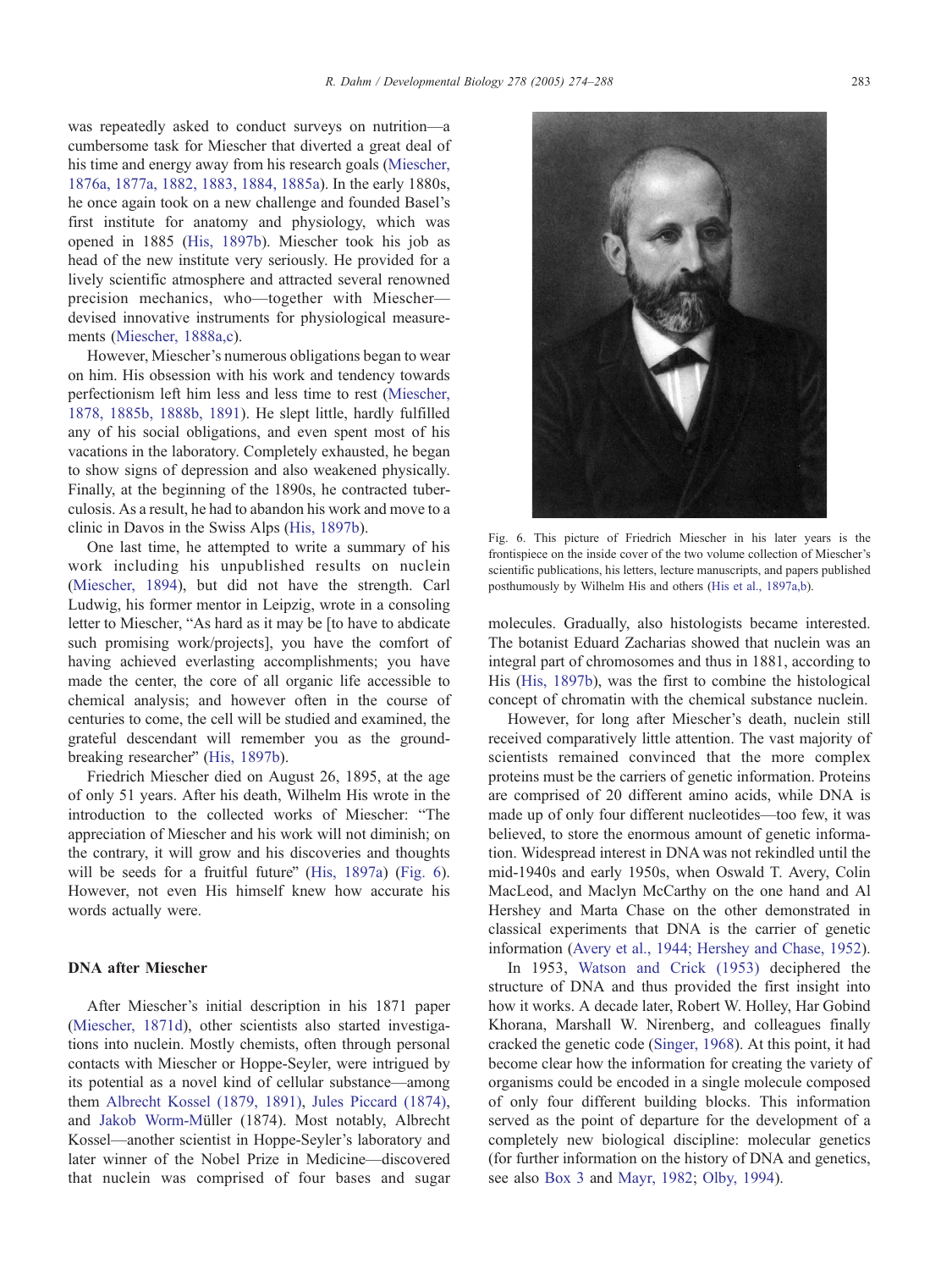# <span id="page-10-0"></span>Box 3 Timeline of DNA

: Gregor Mendel discovers through breeding experiments with peas that traits are inherited based on specific laws (later to be termed "Mendel's laws"). : Ernst Haeckel proposes that the nucleus contains the factors responsible for the transmission of hereditary traits. : Friedrich Miescher isolates DNA for the first time.

1871: The first publications describing DNA ("nuclein") by Friedrich Miescher, Felix Hoppe-Seyler, and P. Plósz are printed.

1882: Walther Flemming describes chromosomes and examines their behavior during cell division.

1884–1885: Oscar Hertwig, Albrecht von Kölliker, Eduard Strasburger, and August Weismann independently provide evidence that the cell's nucleus contains the basis for inheritance.

1889: Richard Altmann renames "nuclein" to "nucleic acid."

1900: Carl Correns, Hugo de Vries, and Erich von Tschermak rediscover Mendel's Laws.

1902: Theodor Boveri and Walter Sutton postulate that the heredity units (called "genes" as of 1909) are located on chromosomes.

1902–1909: Archibald Garrod proposes that genetic defects result in the loss of enzymes and hereditary metabolic diseases.

1909: Wilhelm Johannsen uses the word "gene" to describe units of heredity.

1910: Thomas Hunt Morgan uses fruit flies (*Drosophila*) as a model to study heredity and finds the first mutant (white) with white eyes.

1913: Alfred Sturtevant and Thomas Hunt Morgan produce the first genetic linkage map (for the fruit fly Drosophila).

1928: Frederick Griffith postulates that a "transforming principle" permits properties from one type of bacteria (heat-inactivated virulent Streptococcus pneumoniae) to be transferred to another (live nonvirulent Streptococcus pneumoniae).

1929: Phoebus Levene identifies the building blocks of DNA, including the four bases adenine (A), cytosine (C), guanine (G), and thymine (T).

1941: George Beadle and Edward Tatum demonstrate that every gene is responsible for the production of an enzyme.

1944: Oswald T. Avery, Colin MacLeod, and Maclyn McCarty demonstrate that Griffith's "transforming principle" is not a protein, but rather DNA, suggesting that DNA may function as the genetic material.

1949: Colette and Roger Vendrely and Andre´ Boivin discover that the nuclei of germ cells contain half the amount of DNA that is found in somatic cells. This parallels the reduction in the number of chromosomes during gametogenesis and provides further evidence for the fact that DNA is the genetic material.

1949–1950: Erwin Chargaff finds that the DNA base composition varies between species but determines that within a species the bases in DNA are always present in fixed ratios: the same number of A's as T's and the same number of C's as G's.

1952: Alfred Hershey and Martha Chase use viruses (bacteriophage T2) to confirm DNA as the genetic material by demonstrating that during infection viral DNA enters the bacteria while the viral proteins do not and that this DNA can be found in progeny virus particles.

1953: Rosalind Franklin and Maurice Wilkins use X-ray analyses to demonstrate that DNA has a regularly repeating helical structure.

1953: James Watson and Francis Crick discover the molecular structure of DNA: a double helix in which A always pairs with T, and C always with G.

1956: Arthur Kornberg discovers DNA polymerase, an enzyme that replicates DNA.

1957: Francis Crick proposes the "central dogma" (information in the DNA is translated into proteins through RNA) and speculates that three bases in the DNA always specify one amino acid in a protein.

1958: Matthew Meselson and Franklin Stahl describe how DNA replicates (semiconservative replication).

1961–1966: Robert W. Holley, Har Gobind Khorana, Heinrich Matthaei, Marshall W. Nirenberg, and colleagues crack the genetic code.

1968–1970: Werner Arber, Hamilton Smith, and Daniel Nathans use restriction enzymes to cut DNA in specific places for the first time.

1972: Paul Berg uses restriction enzymes to create the first piece of recombinant DNA.

1977: Frederick Sanger, Allan Maxam, and Walter Gilbert develop methods to sequence DNA.

1982: The first drug (human insulin), based on recombinant DNA, appears on the market.

1983: Kary Mullis invents PCR as a method for amplifying DNA in vitro.

1990: Sequencing of the human genome begins.

1995: First complete sequence of the genome of a free-living organism (the bacterium Haemophilus influenzae) is published.

1996: The complete genome sequence of the first eukaryotic organism—the yeast S. cerevisiae—is published.

1998: Complete genome sequence of the first multicellular organism—the nematode worm *Caenorhabditis elegans*—is published. 1999: Sequence of the first human chromosome (22) is published.

2000: The complete sequences of the genomes of the fruit fly *Drosophila* and the first plant—Arabidopsis—are published.

2001: The complete sequence of the human genome is published.

2002: The complete genome sequence of the first mammalian model organism—the mouse—is published.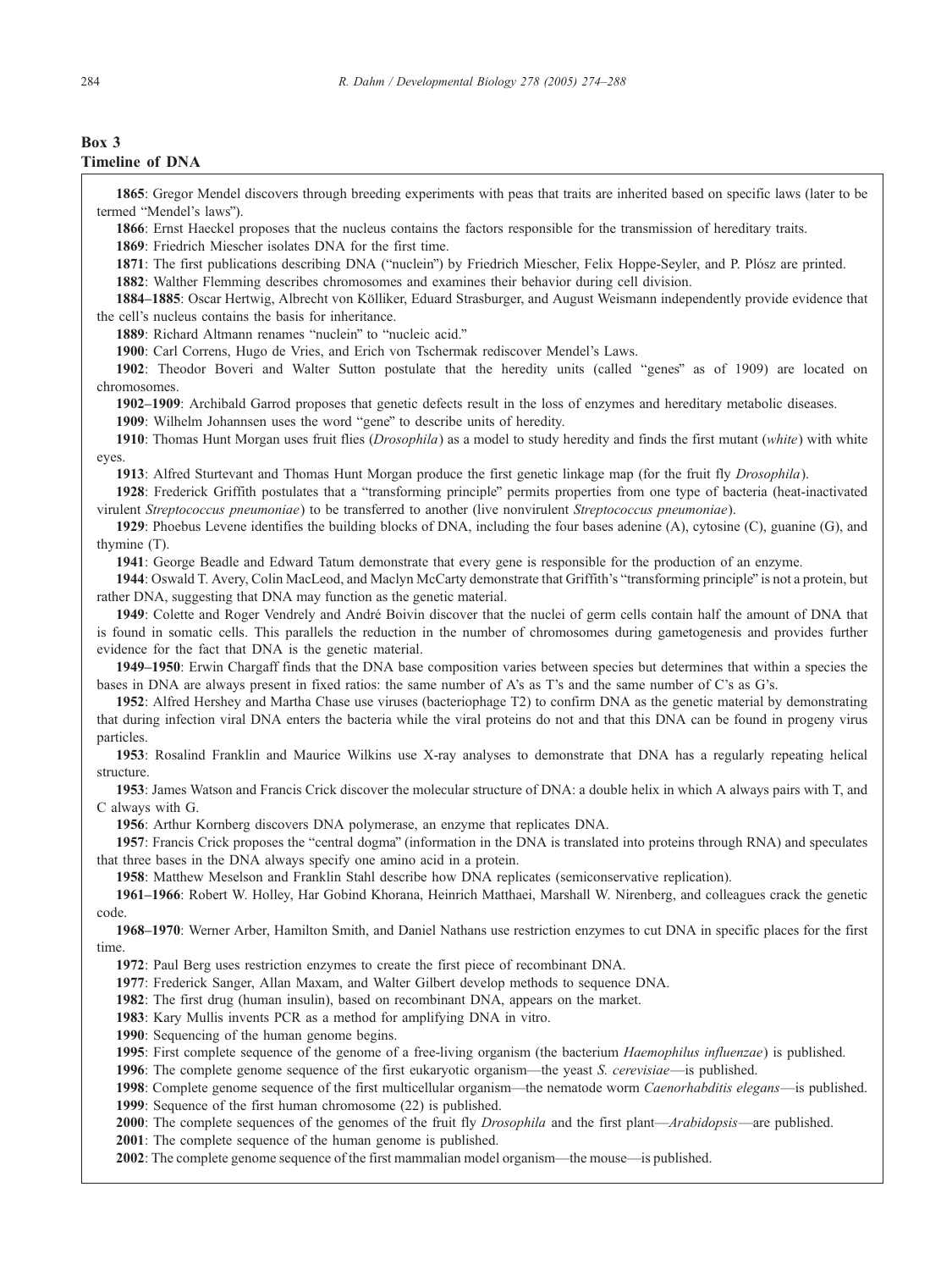<span id="page-11-0"></span>Today, DNA is considered far more than just a molecule. It has become the icon of the modern biosciences. Understanding its structure and how it functions has fundamentally changed our world. Most of modern biology relies heavily on molecular genetics techniques, be it directly to elucidate the functions of cellular components or indirectly, for example, in the form of molecular phylogenetic trees that aid in reconstructing the evolution of life. Also other disciplines, such as psychology, criminology, and most notably medicine benefit increasingly from our knowledge of DNA.

The most recent breakthrough in the history of DNA research has been the publication of the very nearly complete sequence of the human genome in 2001 (Lander et al., 2001; Venter et al., 2001)—an achievement deemed utterly impossible only two decades ago. However, despite impressive advances in the past decades, our understanding of how DNA works is still far from complete. Nearly 150 years after Miescher's first experiments, there still remains a lot to discover.

Great discoveries often result from a combination of serendipity and an openness to accept (and follow up) an unexpected result. However, the breakthroughs in thought that follow great discoveries depend both on a mind prepared to change previously held concepts and a context of preexisting knowledge. This context determines if the significance of a discovery can be appreciated. In the case of Miescher, serendipity and the prepared mind were there: He had set out to characterize proteins and discovered DNA, which he recognized as being very worthy of further investigation. However, the breakthrough in thought that his discovery deserved only occurred half a century after his death, when the data necessary to fully grasp the significance of DNA's function were emerging. In many ways, Miescher's discovery was well ahead of its time.

## Acknowledgments

The author is very grateful to Christiane Nüsslein-Volhard, Peter Bohley, Nicholas S. Foulkes, Christopher Antos, Alfons Renz, and Heinz Schwarz for fruitful discussions pertaining to this topic and for critically reading this manuscript at various stages of development. The author is manager of and funded by the FP6 project ZF-MODELS.

#### References

- Arnold, J., 1898. Ueber Structur und Architectur der Zellen: I. Mitteilung. Arch. Mikrosk. Anat. Entwickl.Gesch. 52, 134-151.
- Avery, O.T., MacLeod, C.M., McCarty, M., 1944. Studies of the chemical nature of the substance inducing transformation of pneumococcal types. Induction of transformation by a deoxyribonucleic acid fraction isolated from pneumococcus type III. J. Exp. Med. 79, 137-158.
- Boveri, T., 1888. Zellenstudien II: Die Befruchtung und Teilung des Eies von Ascaris megalocephala. Jena. Zeit. Naturwiss. 22, 685 – 882.
- Boveri, T., 1892. Befruchtung. Ergeb. Anat. Entwicklungsgesh. 1, 386 – 485.
- Boveri, T., 1907. Zellenstudien IV: Die Entwicklung dispermer Seeigeleier. Ein Beitrag zur Befruchtungslehre und zur Theorie des Kernes. Jena. Zeit. Naturwiss. 43, 1-292.
- Correns, C., 1900. G. Mendels Regeln über das Verhalten der Nachkommenschaft der Rassenbastarde. Ber. Dtsch. Bot. Ges. 18, 158 – 168.
- Darwin, C.R., 1859. On the Origin of the Species by Means of Natural Selection, or, the Preservation of Favoured Races in the Struggle for Life. John Murray, London.
- Darwin, C.R., Wallace, A.R., 1858. On the tendency of species to form varieties; and on the perpetuation of varieties and species by natural means of selection. J. Proc. Linn. Soc., Zool. 3, 45-62.
- Dunn, L.C., 1991. A Short History of Genetics: The Development of Some of the Main Lines of Thought, 1864–1939. Iowa State Univ. Press, Ames.
- Egger, F., 1897. Beobachtungen an Menschen und Kaninchen über den Einfluss des Klimas von Arosa (Graubünden, 1890 m) auf das Blut. In: His, W., et al. (Eds.), Die Histochemischen und Physiologischen Arbeiten von Friedrich Miescher, vol. 2. F.C.W. Vogel, Leipzig, pp.  $464 - 478.$
- Finger, S., 1994. Theories of brain function—the era of cortical localization. Origins of Neuroscience. Oxford University Press, New York, pp. 32 – 50.
- Flemming, W., 1879. Ueber das Verhalten des Kerns bei der Zelltheilung und über die Bedeutung mehrkerniger Zellen. Arch. Pathol. Anat. Physiol.  $77, 1 - 29$ .
- Haeckel, E., 1866. Generelle Morphologie der Organismen. Reimer, Berlin, pp. 287 – 288.
- Hershey, A.D., Chase, M., 1952. Independent functions of viral proteins and nucleic acid in growth of bacteriophage. J. Gen. Physiol. 36,  $39 - 56$
- His, W., 1897a. Einleitung. In: His, W., et al. (Eds.), Die Histochemischen und Physiologischen Arbeiten von Friedrich Miescher, vol. 1. F.C.W. Vogel, Leipzig, pp.  $1-4$ .
- His, W., 1897b. F. Miescher. In: His, W., et al. (Eds.), Die Histochemischen und Physiologischen Arbeiten von Friedrich Miescher, vol. 1. F.C.W. Vogel, Leipzig, pp. 5 – 32.
- His, W., et al., 1897a. Die Histochemischen und Physiologischen Arbeiten von Friedrich Miescher, vol. 1. Verlag F.C.W. Vogel, Leipzig, p. 138.
- His, W., et al., 1897b. Die Histochemischen und Physiologischen Arbeiten von Friedrich Miescher, vol. 2. Verlag F.C.W. Vogel, Leipzig, p. 543.
- Hoppe-Seyler, F., 1870. Letter VI; to Friedrich Miescher; Tübingen, February 24th 1870. Die Histochemischen und Physiologischen Arbeiten von Friedrich Miescher—Aus dem wissenschaftlichen Briefwechsel von F. Miescher, vol. 1. F.C.W. Vogel, Leipzig, pp. 42 – 44.
- Hoppe-Seyler, F., 1871. Ueber die chemische Zusammensetzung des Eiters. Med.-Chem. Unters. 4, 486-501.
- Karcher, J., Veillon, E., Suter, F., 1897. Ueber die Veränderungen des Blutes beim Uebergang von Basel (266 m) nach Champéry (1052 m), Serneus (986 m) und Langenbruck (700 m). In: Al, H.e. (Ed.), Die Histochemischen und Physiologischen Arbeiten von Friedrich Miescher, vol. 2. F.C.W. Vogel, Leipzig, pp. 479-501.
- Kiernan, J.A., 2001. Histological and Histochemical Methods—Theory and Practice. Arnold, London.
- Kossel, A., 1879. Ueber das Nuclein in der Hefe. Z. Physiol. Chem. 3, 284 – 291.
- Kossel, A., 1891. Ueber die chemische Zusammensetzung der Zelle. DuBois-Reymond's Arch. 181, 181–186.
- Lander, E.S., Linton, L.M., Birren, B., Nusbaum, C., Zody, M.C., Baldwin, J., Devon, K., Dewar, K., Doyle, M., FitzHugh, W., Funke, R., Gage, D., Harris, K., Heaford, A., Howland, J., Kann, L., Lehoczky, J., LeVine, R., McEwan, P., McKernan, K., Meldrim, J., Mesirov, J.P., Miranda, C., Morris, W., Naylor, J., Raymond, C., Rosetti, M., Santos, R., Sheridan, A., Sougnez, C., Stange-Thomann, N., Stojanovic, N., Subramanian, A., Wyman, D., Rogers, J., Sulston, J., Ainscough, R., Beck, S., Bentley, D., Burton, J., Clee, C., Carter, N., Coulson, A.,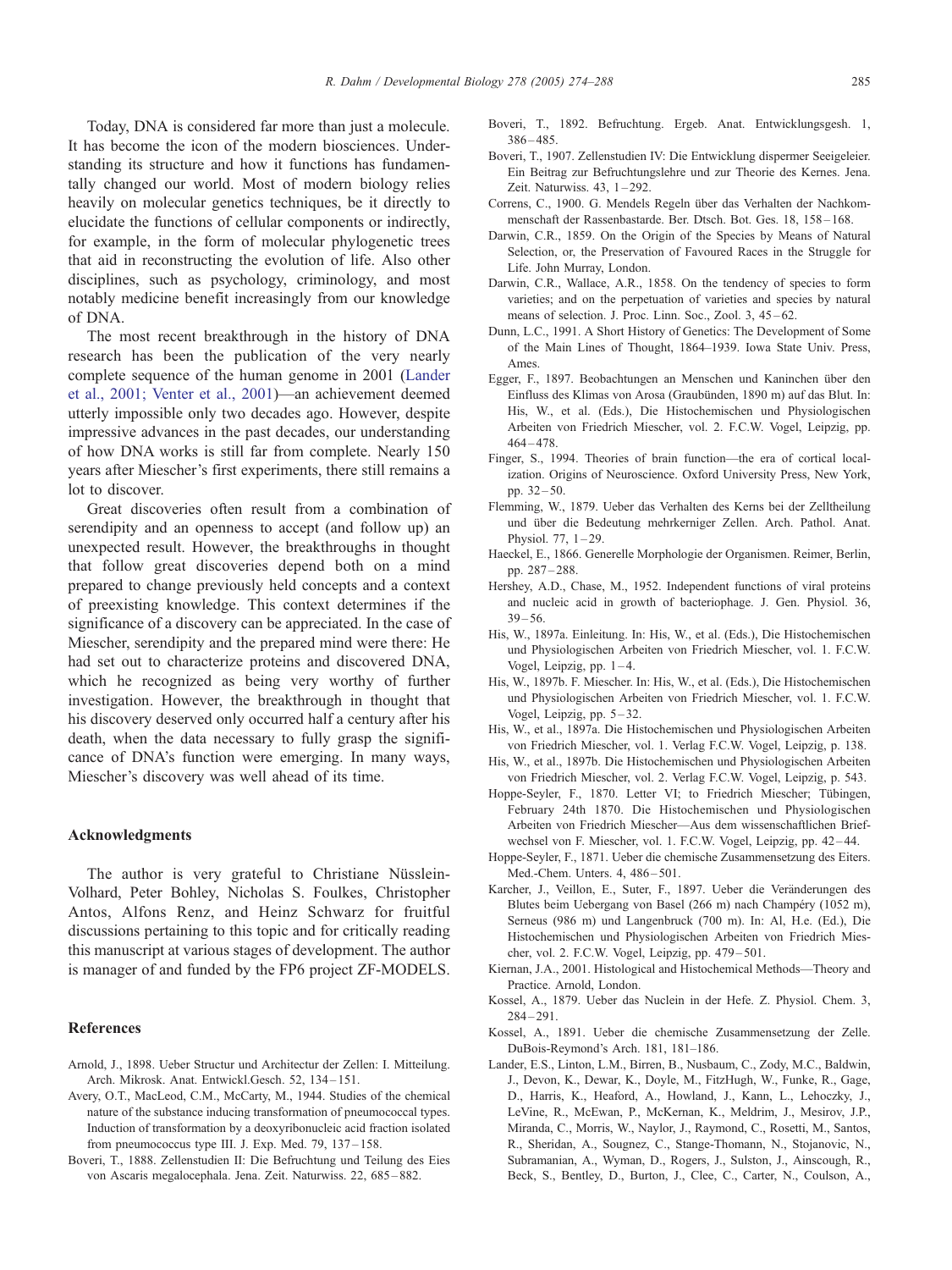<span id="page-12-0"></span>Deadman, R., Deloukas, P., Dunham, A., Dunham, I., Durbin, R., French, L., Grafham, D., Gregory, S., Hubbard, T., Humphray, S., Hunt, A., Jones, M., Lloyd, C., McMurray, A., Matthews, L., Mercer, S., Milne, S., Mullikin, J.C., Mungall, A., Plumb, R., Ross, M., Shownkeen, R., Sims, S., Waterston, R.H., Wilson, R.K., Hillier, L.W., McPherson, J.D., Marra, M.A., Mardis, E.R., Fulton, L.A., Chinwalla, A.T., Pepin, K.H., Gish, W.R., Chissoe, S.L., Wendl, M.C., Delehaunty, K.D., Miner, T.L., Delehaunty, A., Kramer, J.B., Cook, L.L., Fulton, R.S., Johnson, D.L., Minx, P.J., Clifton, S.W., Hawkins, T., Branscomb, E., Predki, P., Richardson, P., Wenning, S., Slezak, T., Doggett, N., Cheng, J.F., Olsen, A., Lucas, S., Elkin, C., Uberbacher, E., Frazier, M., et al., 2001. Initial sequencing and analysis of the human genome. Nature 409, 860-921.

- Mayr, E., 1982. The Growth of Biological Thought: Diversity, Evolution, and Inheritance. Belknap Press, Cambridge, MA.
- Mendel, G., 1866. Versuche über Pflanzenhybriden. Verh. Nat.forsch. Ver. Brünn 4,  $3 - 47$ .
- Miescher, F., 1869a. Letter I; to Wilhelm His; Tübingen, February 26th, 1869. In: His, W., et al. (Eds.), Die Histochemischen und Physiologischen Arbeiten von Friedrich Miescher—Aus dem wissenschaftlichen Briefwechsel von F. Miescher, vol. 1. F.C.W. Vogel, Leipzig, pp. 33 – 38.
- Miescher, F., 1869b. Letter IV: to Miescher's parents: Tübingen, August 21st 1869. In: His, W., et al. (Eds.), Die Histochemischen und Physiologischen Arbeiten von Friedrich Miescher—Aus dem wissenschaftlichen Briefwechsel von F. Miescher, vol. 1. F.C.W. Vogel, Leipzig, p. 39.
- Miescher, F., 1869c. Letter V; to Wilhelm His; Leipzig, December 20th 1869. In: His, W., et al. (Eds.), Die Histochemischen und Physiologischen Arbeiten von Friedrich Miescher—Aus dem wissenschaftlichen Briefwechsel von F. Miescher, vol. 1. F.C.W. Vogel, Leipzig, pp. 39-41.
- Miescher, F., 1870. Nachträgliche Bemerkungen. In: His, W., et al. (Eds.), Die Histochemischen und Physiologischen Arbeiten von Friedrich Miescher—A. Arbeiten von F. Miescher, vol. 2. F.C.W. Vogel, Leipzig, pp. 32 – 34.
- Miescher, F., 1871a. Der physiologische Process der Athmung. Akademische Habilitationsrede 1871. In: His, W., et al. (Eds.), Die Histochemischen und Physiologischen Arbeiten von Friedrich Miescher—A. Arbeiten von F. Miescher, vol. 2. F.C.W. Vogel, Leipzig, pp. 35 – 54.
- Miescher, F., 1871b. Die Kerngebilde im Dotter des Hühnereies. Hoppe-Seyler Med.-Chem. Unters. 4, 502-509.
- Miescher, F., 1871c. Letter XXV; to Dr. Boehm in Würzburg; Basel, September 23rd, 1871. In: His, W., et al. (Eds.), Die Histochemischen und Physiologischen Arbeiten von Friedrich Miescher—Aus dem wissenschaftlichen Briefwechsel von F. Miescher, vol. 1. F.C.W. Vogel, Leipzig, pp.  $63 - 64$ .
- Miescher, F., 1871d. Ueber die chemische Zusammensetzung der Eiterzellen. Med.-Chem. Unters. 4, 441 – 460.
- Miescher, F., 1872a. Letter XXVI; to Hoppe-Seyler; Basel, Summer 1872. In: His, W., et al. (Eds.), Die Histochemischen und Physiologischen Arbeiten von Friedrich Miescher—Aus dem wissenschaftlichen Briefwechsel von F. Miescher, vol. 1. F.C.W. Vogel, Leipzig, pp. 64–68.
- Miescher, F., 1872b. Letter XXVII; to Hoppe-Seyler; Evolena, Juli 20th 1872. In: His, W., et al. (Eds.), Die Histochemischen und Physiologischen Arbeiten von Friedrich Miescher—Aus dem wissenschaftlichen Briefwechsel von F. Miescher, vol. 1. F.C.W. Vogel, Leipzig, pp. 68 – 69.
- Miescher, F., 1872c. Letter XXVIII; to Dr. Boehm; Basel, May 2nd, 1872. In: His, W., et al. (Eds.), Die Histochemischen und Physiologischen Arbeiten von Friedrich Miescher—Aus dem wissenschaftlichen Briefwechsel von F. Miescher, vol. 1. F.C.W. Vogel, Leipzig, pp. 70-73.
- Miescher, F. 1873a. Letter XXIX; to Wilhelm His; Basel, January 29th, 1873. In: His, W., et al. (Eds.), Die Histochemischen und Physiologischen Arbeiten von Friedrich Miescher—Aus dem wissenschaftlichen Briefwechsel von F. Miescher, vol. 1. F.C.W. Vogel, Leipzig, p. 73.
- Miescher, F., 1873b. Letter XXX; to Wilhelm His; Basel, September 20th, 1873. In: His, W., et al. (Eds.), Die Histochemischen und Physiologischen Arbeiten von Friedrich Miescher—Aus dem wissenschaftlichen Briefwechsel von F. Miescher, vol. 1. F.C.W. Vogel, Leipzig, pp. 73 – 74.
- Miescher, F., 1873c. Letter XXXI; to Wilhelm His; Basel, March 27th, 1873. In: His, W., et al. (Eds.), Die Histochemischen und Physiologischen Arbeiten von Friedrich Miescher—Aus dem wissenschaftlichen Briefwechsel von F. Miescher, vol. 1. F.C.W. Vogel, Leipzig, p. 74.
- Miescher, F., 1873d. Letter XXXII; to Wilhelm His; Basel, June 1st, 1873. In: His, W., et al. (Eds.), Die Histochemischen und Physiologischen Arbeiten von Friedrich Miescher—Aus dem wissenschaftlichen Briefwechsel von F. Miescher, vol. 1. F.C.W. Vogel, Leipzig, pp. 74-75.
- Miescher, F., 1873e. Letter XXXIII; to Wilhelm His; Basel, July 31st, 1873. In: His, W., et al. (Eds.), Die Histochemischen und Physiologischen Arbeiten von Friedrich Miescher—Aus dem wissenschaftlichen Briefwechsel von F. Miescher, vol. 1. F.C.W. Vogel, Leipzig, p. 75.
- Miescher, F., 1873f. Letter XXXIV; to Wilhelm His; Basel, October 20th, 1873. In: His, W., et al. (Eds.), Die Histochemischen und Physiologischen Arbeiten von Friedrich Miescher—Aus dem wissenschaftlichen Briefwechsel von F. Miescher, vol. 1. F.C.W. Vogel, Leipzig, pp. 75 – 76.
- Miescher, F., 1874a. Das Protamin—Eine neue organische Basis aus den Samenfäden des Rheinlachses. Ber. Dtsch. Chem. Ges. 7, 376.
- Miescher, F., 1874b. Die Spermatozoen einiger Wirbelthiere. Ein Beitrag zur Histochemie. Verh. Nat.forsch. Ges. Basel 6, 138 – 208.
- Miescher, F., 1874c. Die Spermatozoen einiger Wirbeltiere. Verh. Nat. forsch. Ges. Basel 6, 138 – 208.
- Miescher, F., 1874d. Letter XXXV; to Wilhelm His; Basel, January 16th, 1874. In: His, W., et al. (Eds.), Die Histochemischen und Physiologischen Arbeiten von Friedrich Miescher—Aus dem wissenschaftlichen Briefwechsel von F. Miescher, vol. 1. F.C.W. Vogel, Leipzig, pp. 76 – 77.
- Miescher, F., 1876a. Letter LXXXIV; to His; Basel, October, 10th 1876. In: His, W., et al. (Eds.), Die Histochemischen und Physiologischen Arbeiten von Friedrich Miescher—Aus dem wissenschaftlichen Briefwechsel von F. Miescher, vol. 1. F.C.W. Vogel, Leipzig, p. 129.
- Miescher, F., 1876b. Letter XLIII; to Wilhelm His; Basel, September, 17th 1876. In: His, W., et al. (Eds.), Die Histochemischen und Physiologischen Arbeiten von Friedrich Miescher—Aus dem wissenschaftlichen Briefwechsel von F. Miescher, vol. 1. F.C.W. Vogel, Leipzig, pp. 88 – 89.
- Miescher, F., 1876c. Letter XLIV; to Wilhelm His; Basel, October, 10th 1876. In: His, W., et al. (Eds.), Die Histochemischen und Physiologischen Arbeiten von Friedrich Miescher—Aus dem wissenschaftlichen Briefwechsel von F. Miescher, vol. 1. F.C.W. Vogel, Leipzig, pp. 89 – 90.
- Miescher, F., 1876d. Letter XLV; to Boehm; Basel, October, 24th 1876. In: His, W., et al. (Eds.), Die Histochemischen und Physiologischen Arbeiten von Friedrich Miescher—Aus dem wissenschaftlichen Briefwechsel von F. Miescher, vol. 1. F.C.W. Vogel, Leipzig, pp. 90-92.
- Miescher, F., 1877a. Letter LXXXV; to His; Basel, May, 25th 1877. In: His, W., et al. (Eds.), Die Histochemischen und Physiologischen Arbeiten von Friedrich Miescher—Aus dem wissenschaftlichen Briefwechsel von F. Miescher, vol. 1. F.C.W. Vogel, Leipzig, p. 129.
- Miescher, F., 1877b. Ueber das Ei. Vortrag, gehalten in der naturforschenden Gesellschaft den 7. In: His, W., et al. (Eds.), Die Histochemischen und Physiologischen Arbeiten von Friedrich Miescher, vol. 2. F.C.W. Vogel, Leipzig, pp. 108 – 115. Februar.
- Miescher, F., 1878. Letter L; to Boehm; Basel, May, 6th 1878. In: His, W., et al. (Eds.), Die Histochemischen und Physiologischen Arbeiten von Friedrich Miescher—Aus dem wissenschaftlichen Briefwechsel von F. Miescher, vol. 1. F.C.W. Vogel, Leipzig, p. 97.
- Miescher, F., 1881. Ueber das Leben des Rheinlachses im Süsswasser. Arch. Anat. Physiol., Anat. Abt., 193-218.
- Miescher, F., 1882. Letter LXXXVI; to His; Basel, July, 22nd 1882. In: His, W., et al. (Eds.), Die Histochemischen und Physiologischen Arbeiten von Friedrich Miescher—Aus dem wissenschaftlichen Briefwechsel von F. Miescher, vol. 1. F.C.W. Vogel, Leipzig, p. 130.
- Miescher, F., 1883. Ueber die Ernährung der Sträflinge. Referat, vorgetragen in der Jahresversammlung für Straf-und Gefängnisswesen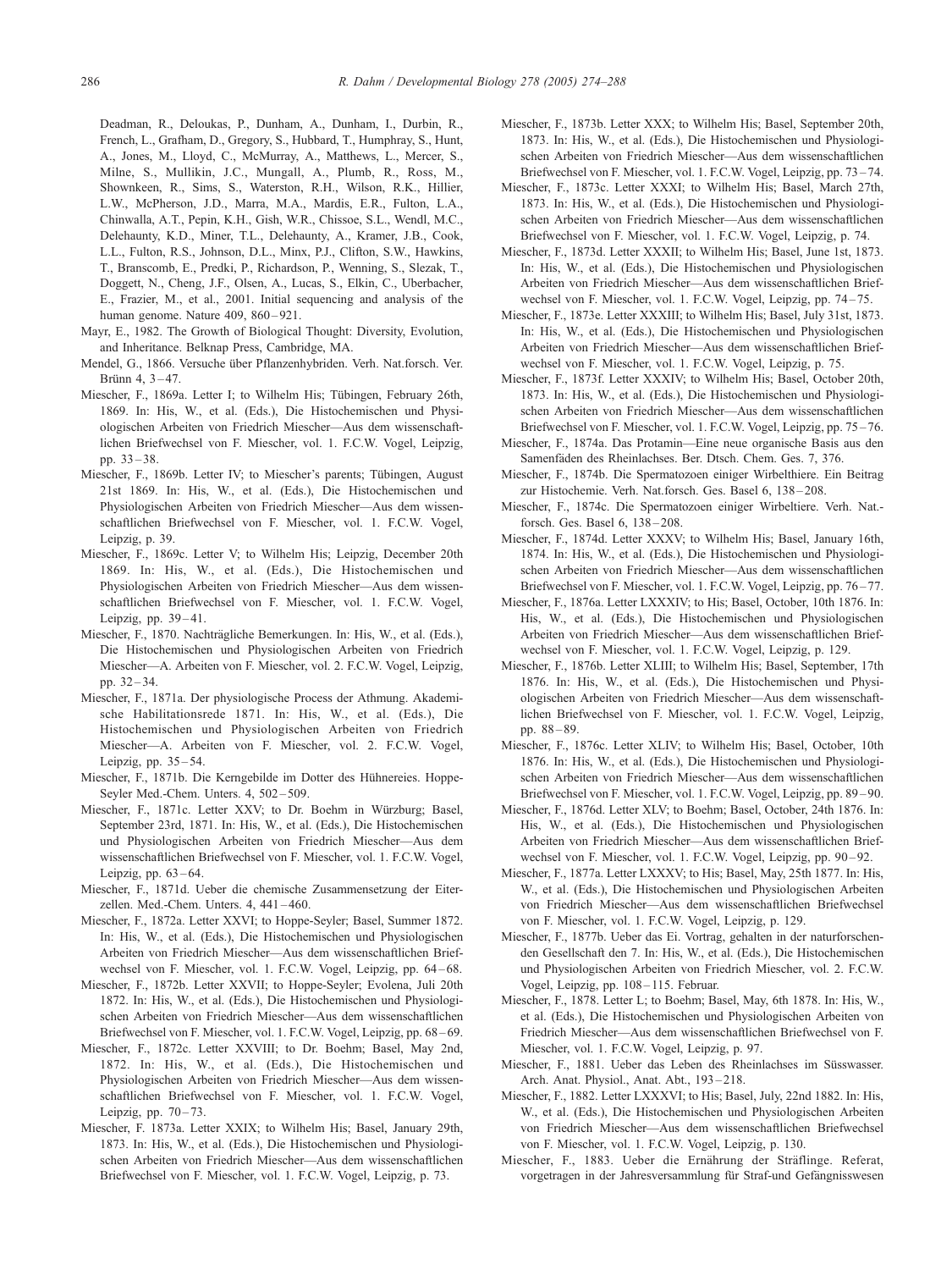<span id="page-13-0"></span>in Olten, den 13. In: His, W., et al. (Eds.), Die Histochemischen und Physiologischen Arbeiten von Friedrich Miescher, vol. 2. F.C.W. Vogel, Leipzig, pp. 234 – 260. October.

- Miescher, F., 1884. Letter LXXXVII; to His; Basel, December, 24th 1884. In: His, W., et al. (Eds.), Die Histochemischen und Physiologischen Arbeiten von Friedrich Miescher—Aus dem wissenschaftlichen Briefwechsel von F. Miescher, vol. 1. F.C.W. Vogel, Leipzig, p. 130.
- Miescher, F., 1885a. Bemerkungen zur Lehre von den Athembewegungen. Arch. Anat. Physiol., Physiol., 355-380.
- Miescher, F., 1885b. Letter LXXXIX; to His; Basel, May, 10th 1885. In: His, W., et al. (Eds.), Die Histochemischen und Physiologischen Arbeiten von Friedrich Miescher—Aus dem wissenschaftlichen Briefwechsel von F. Miescher, vol. 1. F.C.W. Vogel, Leipzig, pp. 131 – 132.
- Miescher, F., 1887. Letter LXI; to His; Basel, May, 16th 1887. In: His, W., et al. (Eds.), Die Histochemischen und Physiologischen Arbeiten von Friedrich Miescher—Aus dem wissenschaftlichen Briefwechsel von F. Miescher, vol. 1. F.C.W. Vogel, Leipzig, p. 105.
- Miescher, F., 1888a. Der Athemschieber—Ein neuer Apparat zur künstlichen Respiration und seine Controlle am lebenden Thiere. Cent.bl. Physiol. 14, 342.
- Miescher, F., 1888b. Letter LXIII; to His; Basel, November, 23rd 1888. In: His, W., et al. (Eds.), Die Histochemischen und Physiologischen Arbeiten von Friedrich Miescher—Aus dem wissenschaftlichen Briefwechsel von F. Miescher, vol. 1. F.C.W. Vogel, Leipzig, p. 106.
- Miescher, F., 1888c. Letter XC; to His; Basel, December, 31st 1888. In: His, W., et al. (Eds.), Die Histochemischen und Physiologischen Arbeiten von Friedrich Miescher—Aus dem wissenschaftlichen Briefwechsel von F. Miescher, vol. 1. F.C.W. Vogel, Leipzig, p. 132.
- Miescher, F., 1890a. Biologische Studien über das Leben des Rheinlachses im Süsswasser. Vortrag, gehalten vor der naturforschenden Gesellschaft in Basel den 19. In: His, W., et al. (Eds.), Die Histochemischen und Physiologischen Arbeiten von Friedrich Miescher, vol. 2. F.C.W. Vogel, Leipzig, pp. 304 – 324. Februar 1890.
- Miescher, F., 1890b. Letter LXVI; to His; Basel, July, 3rd 1890. In: His, W., et al. (Eds.), Die Histochemischen und Physiologischen Arbeiten von Friedrich Miescher—Aus dem wissenschaftlichen Briefwechsel von F. Miescher, vol. 1. F.C.W. Vogel, Leipzig, p. 107.
- Miescher, F., 1890c. Letter LXVII; to His; Basel, November, 10th 1890. In: His, W., et al. (Eds.), Die Histochemischen und Physiologischen Arbeiten von Friedrich Miescher—Aus dem wissenschaftlichen Briefwechsel von F. Miescher, vol. 1. F.C.W. Vogel, Leipzig, p. 107.
- Miescher, F., 1891. Letter LXIX; to His; Basel, March, 2nd 1891. In: His, W., et al. (Eds.), Die Histochemischen und Physiologischen Arbeiten von Friedrich Miescher—Aus dem wissenschaftlichen Briefwechsel von F. Miescher, vol. 1. F.C.W. Vogel, Leipzig, pp. 108-109.
- Miescher, F., 1892a. Letter LXXII; to His; Basel, July, 28th 1892. In: His, W., et al. (Eds.), Die Histochemischen und Physiologischen Arbeiten von Friedrich Miescher—Aus dem wissenschaftlichen Briefwechsel von F. Miescher, vol. 1. F.C.W. Vogel, Leipzig, p. 110.
- Miescher, F., 1892b. Letter LXXIV; to His; Basel, October, 13th 1892. In: His, W., et al. (Eds.), Die Histochemischen und Physiologischen Arbeiten von Friedrich Miescher—Aus dem wissenschaftlichen Briefwechsel von F. Miescher, vol. 1. F.C.W. Vogel, Leipzig, pp.  $112 - 116$
- Miescher, F., 1892c. Letter LXXV; to His; Basel, December, 17th 1892. In: His, W., et al. (Eds.), Die Histochemischen und Physiologischen Arbeiten von Friedrich Miescher—Aus dem wissenschaftlichen Briefwechsel von F. Miescher, vol. 1. F.C.W. Vogel, Leipzig, pp. 116–117.
- Miescher, F., 1892d. Physiologische Fragmente über den Rheinlachs, vorgetragen in der medic. Section der schweizerischen naturf. Gesellschaft in Basel 6. In: His, W., et al. (Eds.), Die Histochemischen und Physiologischen Arbeiten von Friedrich Miescher, vol. 2. F.C.W. Vogel, Leipzig, pp. 325 – 327. Sept.
- Miescher, F., 1893a. Letter LXXIII; to His; Basel, June, 9th 1893. In: His, W., et al. (Eds.), Die Histochemischen und Physiologischen Arbeiten von Friedrich Miescher—Aus dem wissenschaftlichen Briefwechsel von F. Miescher, vol. 1. F.C.W. Vogel, Leipzig, pp. 110-111.
- Miescher, F., 1893b. Letter LXXIX; to His; Basel, November, 27th 1893. In: His, W., et al. (Eds.), Die Histochemischen und Physiologischen Arbeiten von Friedrich Miescher—Aus dem wissenschaftlichen Briefwechsel von F. Miescher, vol. 1. F.C.W. Vogel, Leipzig, p. 123.
- Miescher, F., 1893c. Letter LXXVIII; to His; Basel, October, 13th 1893. In: His, W., et al. (Eds.), Die Histochemischen und Physiologischen Arbeiten von Friedrich Miescher—Aus dem wissenschaftlichen Briefwechsel von F. Miescher, vol. 1. F.C.W. Vogel, Leipzig, pp. 122-123.
- Miescher, F., 1893d. Letter LXXX; to His; Basel, December, 15th 1893. In: His, W., et al. (Eds.), Die Histochemischen und Physiologischen Arbeiten von Friedrich Miescher—Aus dem wissenschaftlichen Briefwechsel von F. Miescher, vol. 1. F.C.W. Vogel, Leipzig, p. 123.
- Miescher, F., 1894. Letter LXXXI; to His; Davosplatz, December, 1st 1894. In: His, W., et al. (Eds.), Die Histochemischen und Physiologischen Arbeiten von Friedrich Miescher—Aus dem wissenschaftlichen Briefwechsel von F. Miescher, vol. 1. F.C.W. Vogel, Leipzig, pp. 124 – 126.
- Miescher, F., 1895. Letter XXXVIII; to Wilhelm His; Basel, December, 1st 1895. In: His, W., et al. (Eds.), Die Histochemischen und Physiologischen Arbeiten von Friedrich Miescher—Aus dem wissenschaftlichen Briefwechsel von F. Miescher, vol. 1. F.C.W. Vogel, Leipzig, pp. 79-80.
- Miescher, F., 1897a. Bemerkungen zur Physiologie des Höhenklimas. In: Jaquet, A., His, W., et al. (Eds.), Die Histochemischen und Physiologischen Arbeiten von Friedrich Miescher, vol. 2. F.C.W. Vogel, Leipzig, pp. 502-528.
- Miescher, F., 1897b. Statistische und biologische Beiträge zur Kenntniss vom Leben des Rheinlachses im Süsswasser. In: His, W., et al. (Eds.), Die Histochemischen und Physiologischen Arbeiten von Friedrich Miescher, vol. 2. F.C.W. Vogel, Leipzig, pp. 116-191.
- Olby, R.C., 1994. The Path to the Double Helix: The Discovery of DNA. Dover Publications, Mineola, NY.
- Perutz, M., 1995. Hoppe-Seyler, Stokes and haemoglobin. Biol. Chem. Hoppe-Seyler 376, 449 – 450.
- Piccard, J., 1874. Ueber Protamin, Guanin und Sarkin. Berichte der deutschen chemischen Gesellschaft 7, 1714.
- Plósz, P., 1871. Ueber das chemische Verhalten der Kerne der Vogel-und Schlangenblutkörperchen. Med.-Chem. Unters. 4, 461–462.
- Schmiedeberg, O., Miescher, F., 1896. Physiologisch-chemische Untersuchungen über die Lachsmilch. Arch. Exp. Pathol. Pharm. 37, 100-155.
- Shepherd, G.M., 1991. Foundations of the Neuron Doctrine. Oxford Univ. Press, New York.
- Singer, M.F., 1968. 1968 Nobel Laureate in Medicine or Physiology. Science 162, 433-436.
- Strecker, A., 1850. Ueber die künstliche Bildung der Milchsäure und einer neuen, dem Glycocoll homologen. Liebigs Ann. Chem. 75, 27 – 45.
- Sturtevant, A.H., 2001. A History of Genetics. Cold Spring Harbor Laboratory Press, Cold Spring Harbor, New York.
- Suter, F., Jaquet, A., 1897. Höhenklima und Blutbildung. In: His, W., et al. (Eds.), Die Histochemischen und Physiologischen Arbeiten von Friedrich Miescher, vol. 2. F.C.W. Vogel, Leipzig, pp. 529 – 543.
- Tschermak, E.v., 1900. Über künstliche Kreuzung bei Pisum sativum. Ber. Dtsch. Bot. Ges. 18, 232-239.
- Veillon, E., 1897. Der Fleischl-Miescher'sche Hämometer und die Prüfung seiner Leistungsfähigkeit. In: His, W., et al. (Eds.), Die Histochemischen und Physiologischen Arbeiten von Friedrich Miescher, vol. 2. F.C.W. Vogel, Leipzig, pp. 423 – 463.
- Venter, J.C., Adams, M.D., Myers, E.W., Li, P.W., Mural, R.J., Sutton, G.G., Smith, H.O., Yandell, M., Evans, C.A., Holt, R.A., Gocayne, J.D., Amanatides, P., Ballew, R.M., Huson, D.H., Wortman, J.R., Zhang, Q., Kodira, C.D., Zheng, X.H., Chen, L., Skupski, M., Subramanian, G., Thomas, P.D., Zhang, J., Gabor Miklos, G.L., Nelson, C., Broder, S., Clark, A.G., Nadeau, J., McKusick, V.A., Zinder, N., Levine, A.J., Roberts, R.J., Simon, M., Slayman, C., Hunkapiller, M., Bolanos, R., Delcher, A., Dew, I., Fasulo, D., Flanigan, M., Florea, L., Halpern, A., Hannenhalli, S., Kravitz, S., Levy, S., Mobarry, C., Reinert, K., Remington, K., Abu-Threideh, J., Beasley, E., Biddick, K., Bonazzi, V., Brandon, R., Cargill, M.,